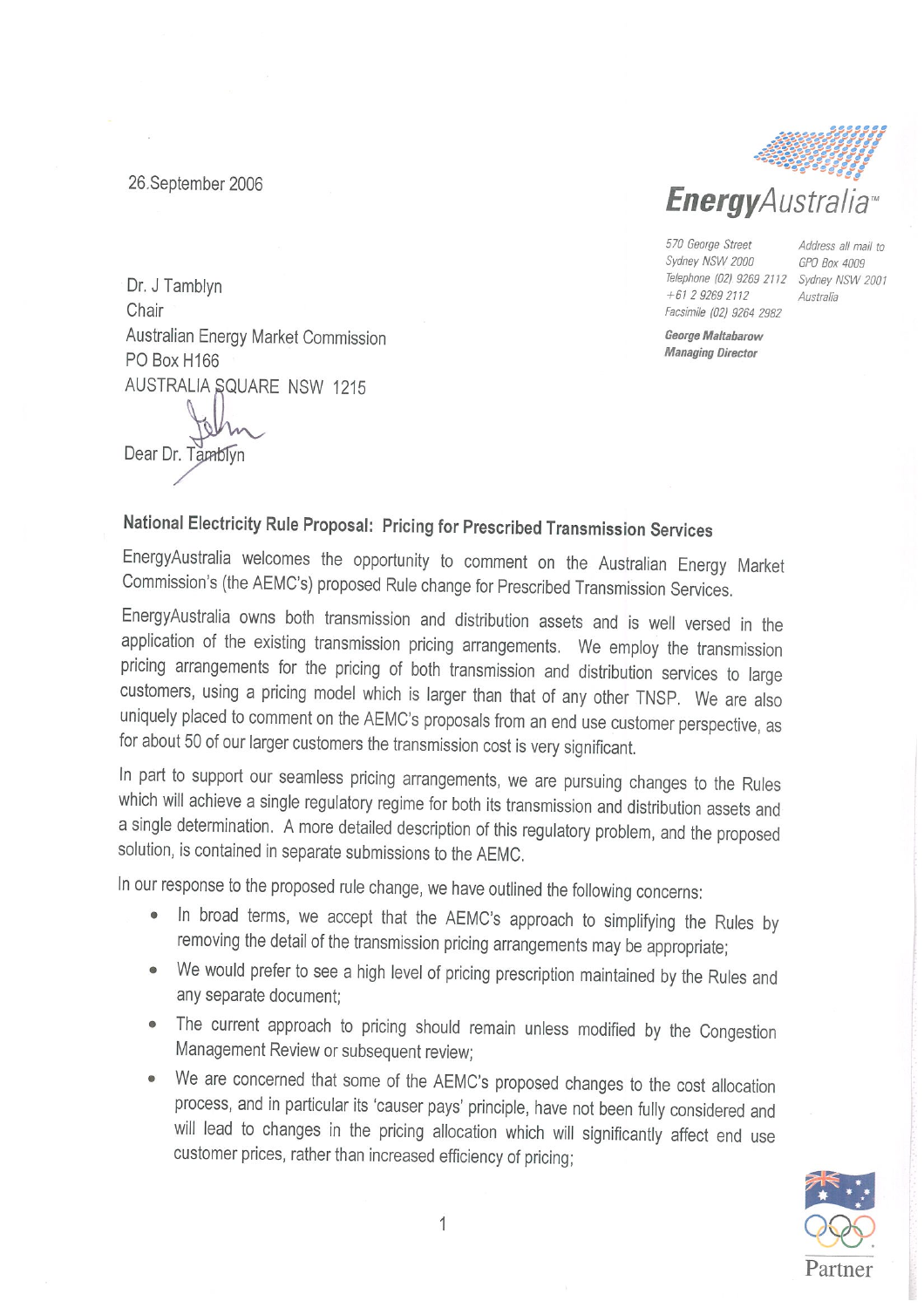- The AEMC's proposal to provide greater discretion by TNSPs in the allocation of cost is  $\bullet$ contrary to attaining a single national transmission pricing regime; and
- We believe the AEMC's proposal to permit the Australian Energy Regulator (AER) to develop transmission pricing methodology guidelines confers undue discretion on that regulator to modify the current arrangements, notwithstanding that guidelines are proposed to be developed in accordance with pricing principles embodied in the Rules. The separation of roles of the AEMC as rule maker and the AER as rule enforcer is a fundamental principle of the National Electricity Market governance. EnergyAustralia has expressed this concern to the AEMC in other submissions.

EnergyAustralia has provided specific changes to the Proposed Rules to accompany this submission.

Please feel free to contact Mr. Harry Colebourn on (02) 9269 4171 if any clarification of this matter is required.

Yours sincerely

Yeage alsopheral

**GEORGE MALTABAROW Managing Director** 

Attachment: 1. Submission 2. Rule change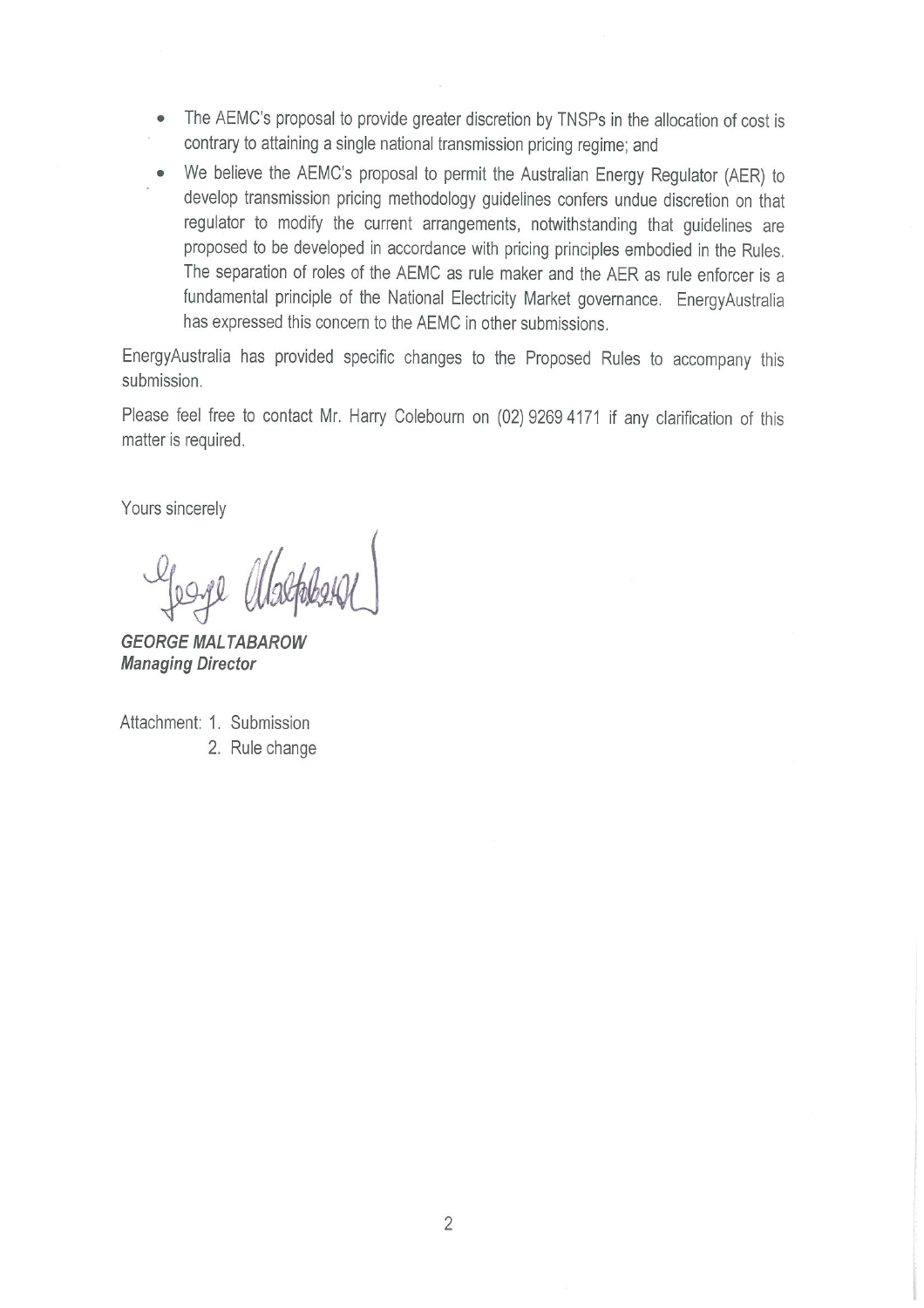

# **Submission to AEMC Transmission Pricing for Prescribed Transmission Services: Rule Proposal**

September 2006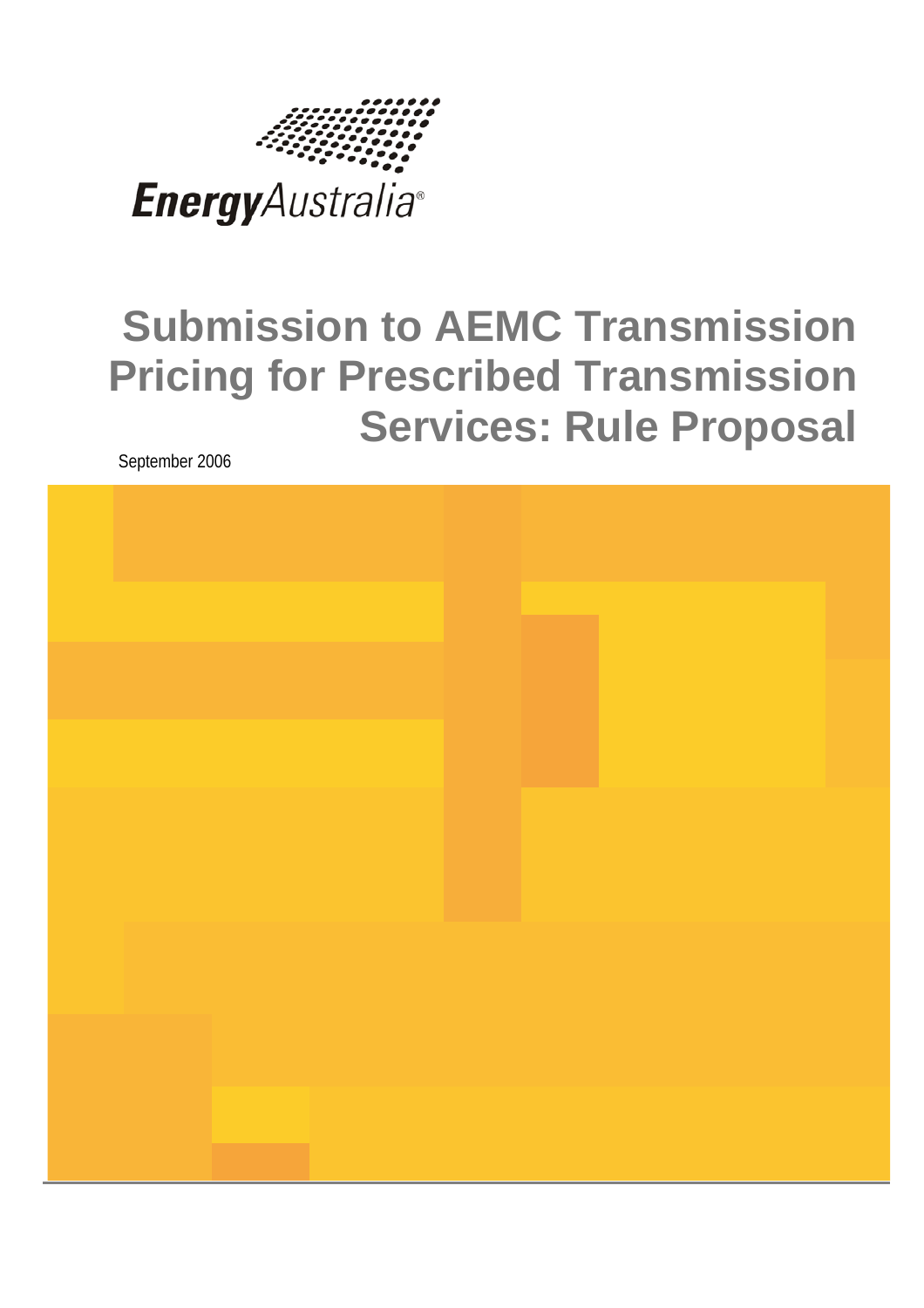# **Proposed Transmission Pricing Rule**

| 1 | 1.1<br>1.2 | FRAMEWORK AND APPROACH FOR THE PROPOSED PRICING RULE  5<br>Transmission Prices Should Provide Efficient Locational and     |  |
|---|------------|----------------------------------------------------------------------------------------------------------------------------|--|
|   | 1.3        |                                                                                                                            |  |
| 2 | 2.1        | Shallow versus Deep Connection Charges and TUoS Charges for                                                                |  |
|   | 2.2        |                                                                                                                            |  |
|   | 2.3        | Transmission Pricing between Different Network User Locations 9                                                            |  |
|   | 2.4        | Transmission Pricing for Different Consumption and Production                                                              |  |
| 3 | 3.1        | PRINCIPLES FOR COST ALLOCATION AND PRICE STRUCTURE  11<br>Principles for Allocation of the AARR to Prescribed Transmission |  |
|   | 3.2        | Principles for Allocation of the AARR for each Prescribed                                                                  |  |
|   | 3.3        | Principles for Allocation of the ASRR for each Prescribed                                                                  |  |
|   | 3.4        |                                                                                                                            |  |
| 4 |            |                                                                                                                            |  |
|   | 4.1<br>4.2 |                                                                                                                            |  |
| 5 | 5.1        |                                                                                                                            |  |
| 6 | 6.1        |                                                                                                                            |  |
| 7 | 7.1        | Settlements, Allocations and other arrangements between TSNPs 21                                                           |  |
| 8 | 8.1        |                                                                                                                            |  |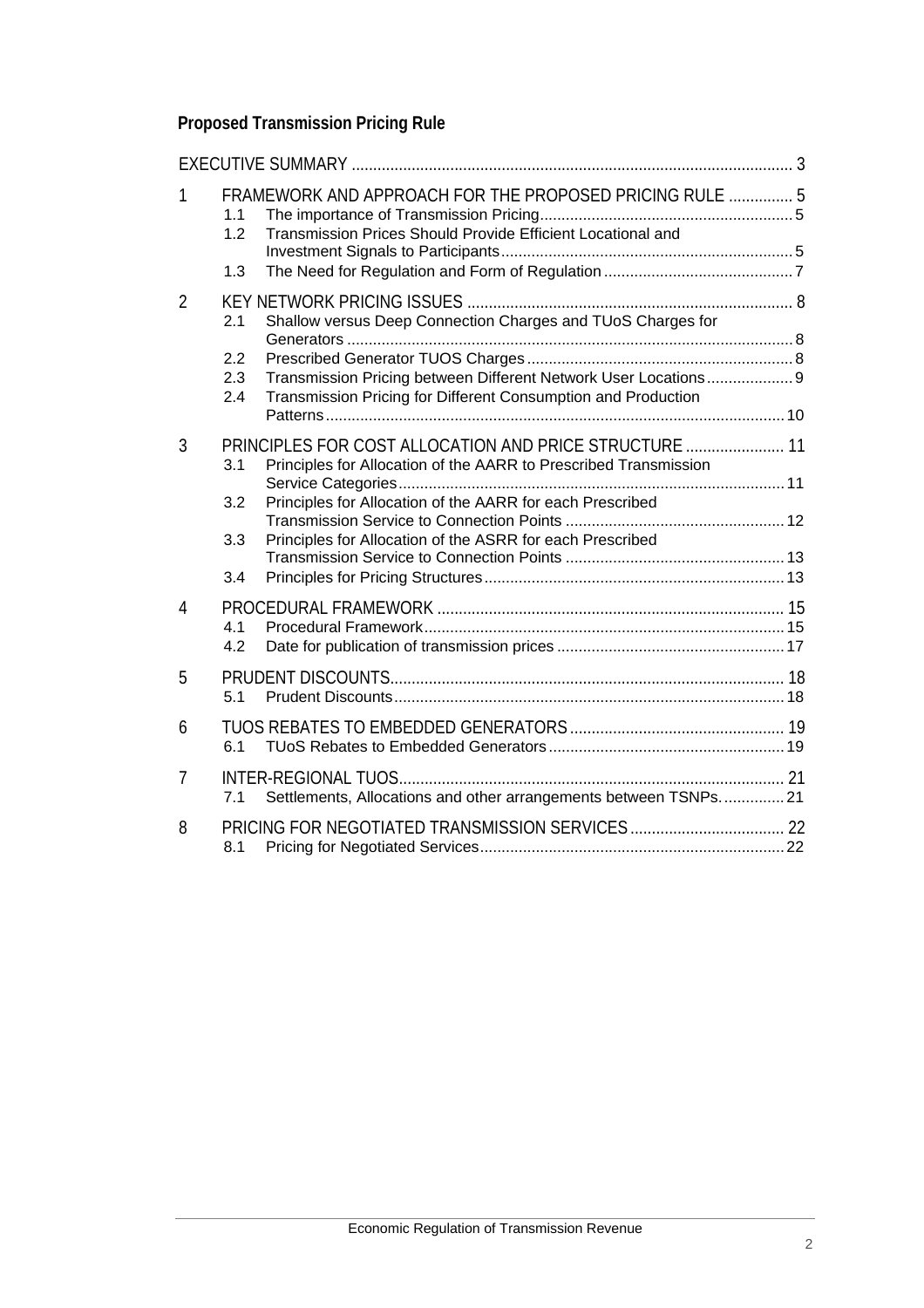EnergyAustralia welcomes the opportunity to respond to the Australian Energy Market Commission's (the AEMC's) proposed Rule change for Prescribed Transmission Services.

EnergyAustralia owns both transmission and distribution assets and is well versed in the application of the existing transmission pricing arrangements embodied in the National Electricity Rules (Rules). We employ the transmission pricing arrangements for the pricing of both transmission and distribution services to customers with loads of 10MW or greater, using a pricing model which is larger than that of any other TNSP. We are uniquely placed to comment on the AEMC's proposals from an end use customer perspective, as we have eight customer connections to our transmission network and over 40 other large customers with cost reflective prices, for whom the transmission cost is a major component of their network charge.

EnergyAustralia is also in a unique position in the NEM due to the appointment of TransGrid as the Co-ordinating Network Service Provider under the current Rules for the NSW region. As a result, the cost allocation methodologies employed by EnergyAustralia and TransGrid must be inextricably linked.

Consistent with our use of compatible distribution and transmission pricing arrangements for customers, EnergyAustralia is pursuing changes to the Rules which will achieve a single regulatory regime for both its transmission and distribution assets and a single determination. EnergyAustralia has provided a more detailed description of this regulatory problem, and the proposed solution, in separate submissions to the Commission.

The AEMC's approach to simplifying the Rules by removing the detail of the transmission pricing arrangements may be appropriate. However, EnergyAustralia believes that most transmission businesses have no real issue with maintaining a high level of prescription in the Rules. Although this level of detail may appear complex, it enables customers to understand the derivation of transmission pricing and should remain the basic approach until and unless modified by the Congestion Management Review (CMR) or subsequent review.

Having taken this path towards a "principles based" approach, the Commission has prepared a Draft Rule which is a solid representation of the Commission's intent. The Commission should be commended for a well structured Rule.

Nevertheless there are some issues surrounding the content of the Rule which should be revisited. EnergyAustralia is concerned that some of the changes the Commission proposes to the cost allocation process, in particular its 'attributable cost share' principle, have not been fully considered and will lead to changes in the pricing allocation which will significantly affect end use customer prices, rather than lead to the increased efficiency of pricing.

The background to the present transmission pricing arrangement is that it was developed over several years with extended consultation. It formed the basis of a national transmission pricing system which was intended to transcend jurisdictional and asset ownership boundaries. This, presumably, must remain an important feature which is entirely consistent with the NEM objective. The Commission's proposal to provide greater discretion by TNSPs in the allocation of cost is contrary to this objective.

Finally, we believe the Commission's proposal to permit the AER to develop transmission pricing methodology guidelines confers undue discretion on that regulator to modify the current arrangements. Notwithstanding that guidelines are proposed to be developed in accordance with pricing principles embodied in the Rules, the imposition of mandatory or binding quidelines by the AER violates a fundamental principle of the National Electricity Market (NEM) governance – the separation of roles of the rule maker (AEMC) and the rule enforcer (AER). Binding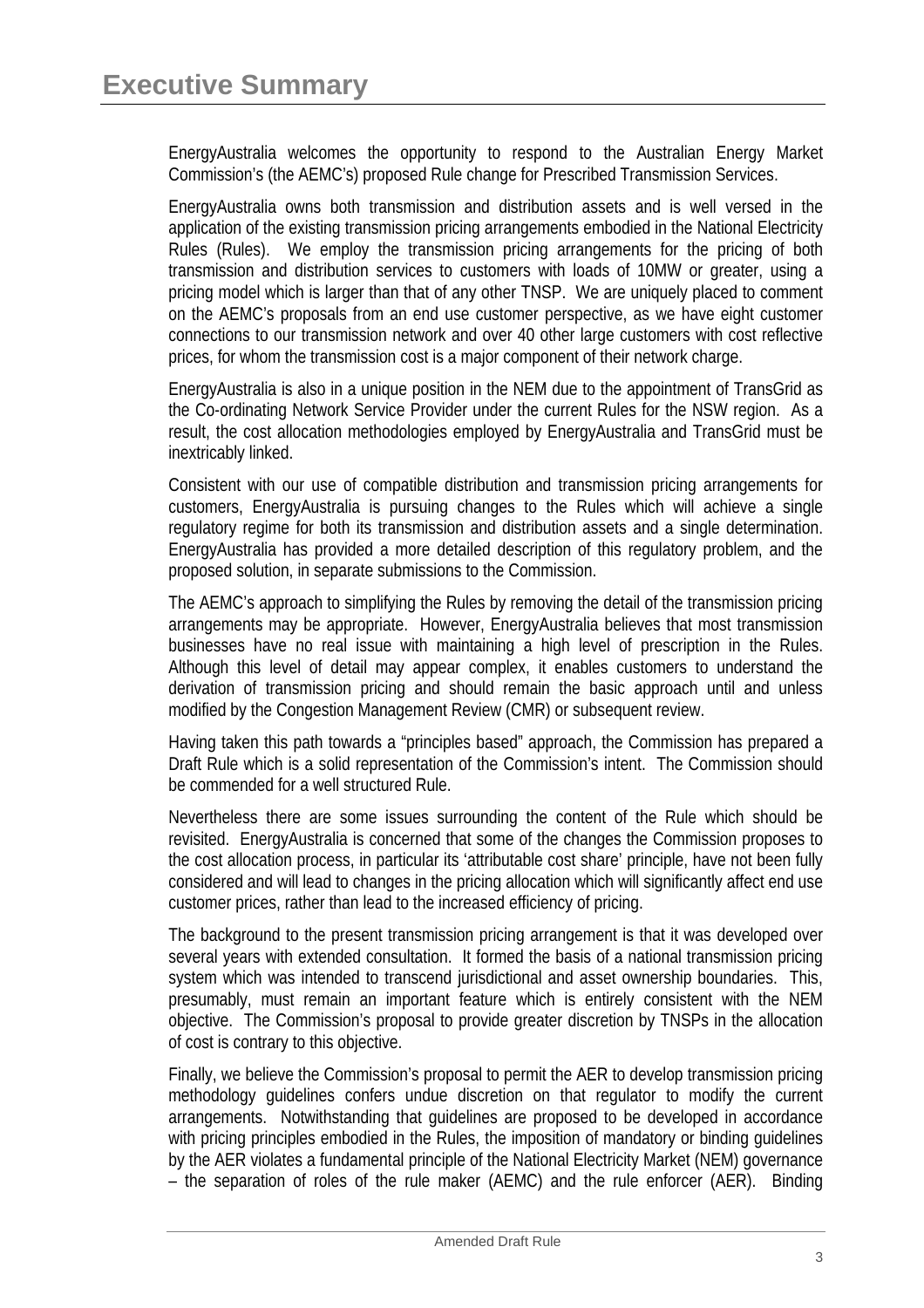guidelines would effectively be extensions of the Rules made by the AER. EnergyAustralia has also expressed this concern to the AEMC in its other submissions.

EnergyAustralia has provided specific suggested changes to the Proposed Rules in Attachment 1 to this submission to implement policy changes set out in this submission.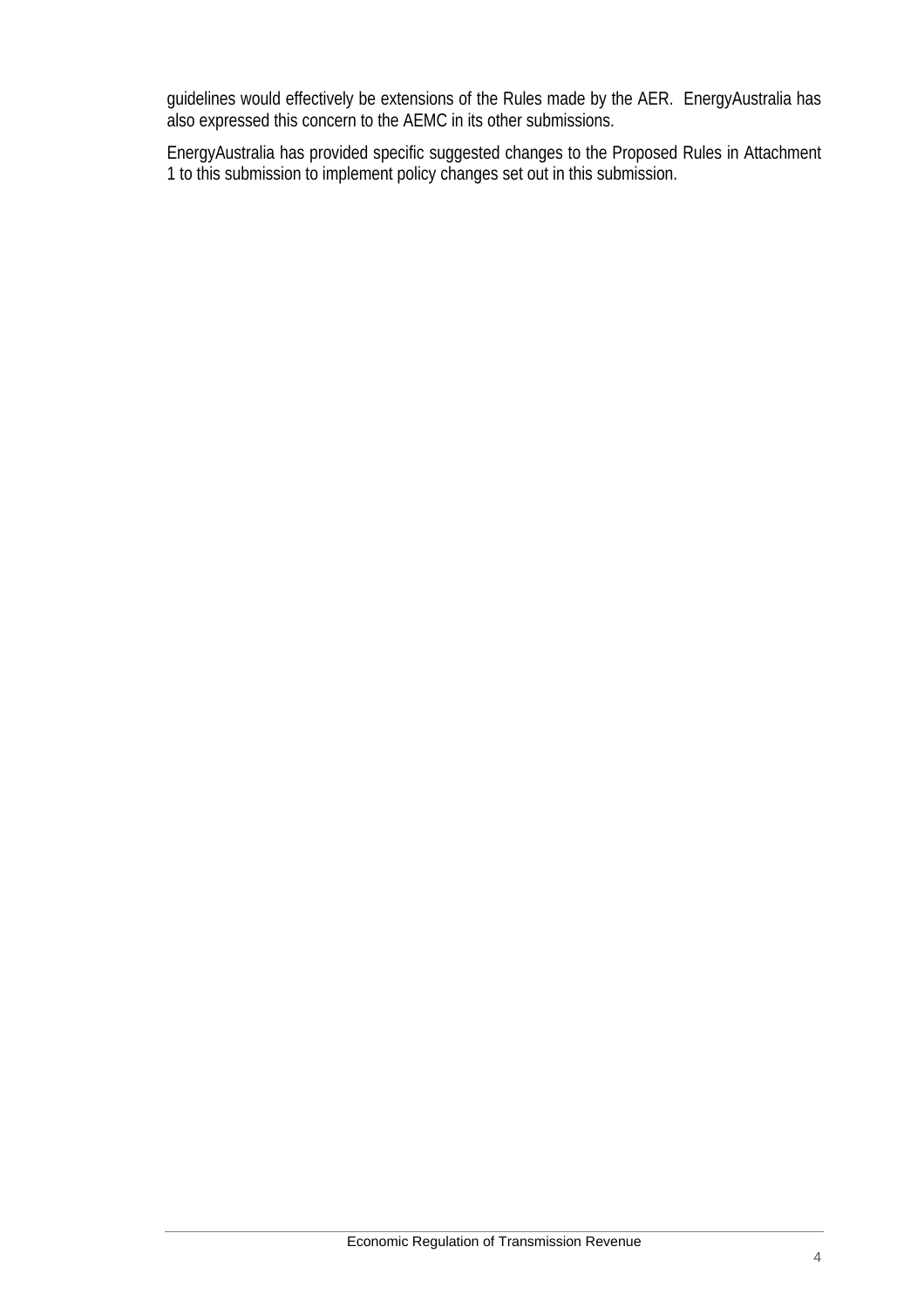## **1.1 The importance of Transmission Pricing**

EnergyAustralia agrees with the Commission's assessment that the Rules should be primarily concerned with efficiency and good regulatory practice and promote the outcomes of stability, predictability and transparency<sup>1</sup>. We believe the issues directly relating to transmission pricing should be addressed with these outcomes in mind. In this regard:

- The concept of a "causer pays" as a principle for transmission pricing provides a high level approach to how revenue should be allocated to service classes, but is insufficient as a concept to provide any stability or consistency of pricing across the NEM;
- We believe users are best served by a nationally consistent approach to transmission price regulation. This understandably requires a comprehensive response from policy makers and a sufficient level of detail;
- We do not believe the market is best served by high level pricing principles that can be subject to interpretation by TNSPs, regulators and users alike;
- The decision of who pays what (allocative decisions) needs to be separated from how they pay (price structures which influence consumption) and how much they pay (revenue considerations such as form of price control and type of regulatory approach);
- We support an approach which establishes the methodology and principles in the rules and leaves implementation issues to be developed by the TNSP (and overseen for compliance by the regulator). However conferring unlimited discretion on the AER to develop guidelines that are imposed on a business is both inappropriate and unnecessary.
- We support innovation in regulatory design and methodology. However, we are concerned that rather than encouraging innovation in pricing methodologies, the proposed Rule will serve to encourage inconsistent behaviour across the NEM with consequential distortionary distributional impacts; and
- Developing cost reflective network prices for Transmission pricing is a specialised and technical process. Indeed, the current process was established over an extended period of time, involving extensive consultation with industry participants. Therefore, EnergyAustralia believes that there is considerable risk in introducing a new methodology based on new definitions and pricing principles.

## **1.2 Transmission Prices Should Provide Efficient Locational and Investment Signals to Participants**

**In summary:** 

- **Long run marginal cost is appropriate;**
- **There is little benefit in introducing complex pricing arrangements at the transmission level that cannot be passed through to customers by DNSPs;**
- **The proposed new "attributable share" allocation method may not be consistent with long run marginal costs.**

l

<sup>&</sup>lt;sup>1</sup> Pricing Rule Proposal p23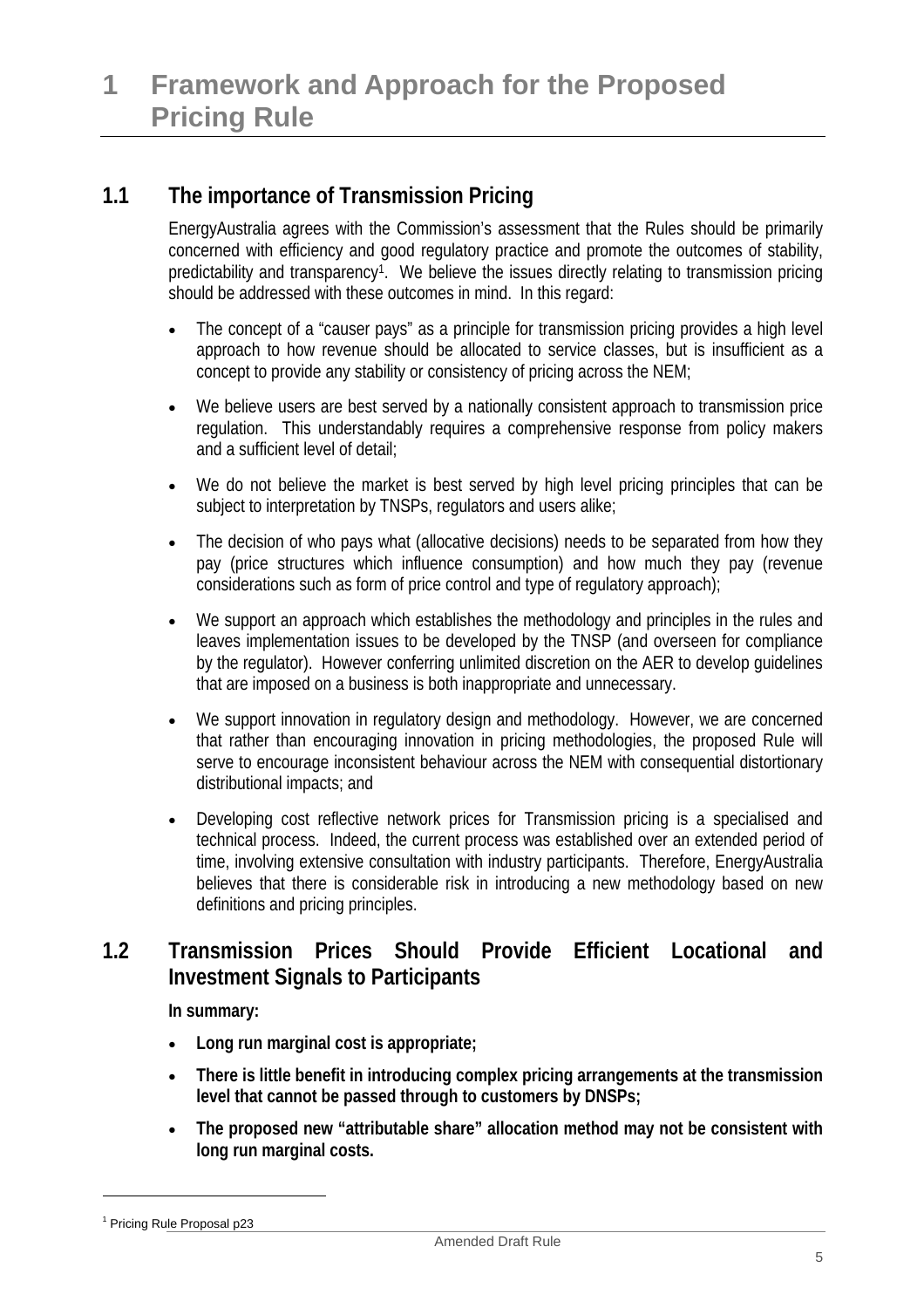It is considered that TUoS pricing arrangements should focus on long run considerations, by passing on the costs of transmission network infrastructure through prices which, to the greatest extent possible, contain a price signal that aligns with the long run costs of the network.

TNSPs do not directly supply the great majority of customers, which are connected to distribution networks. The price signals imposed by TNSPs must be capable of being passed through (preferably preserving the price signal) to end use customers and this is largely influenced by existing metering arrangements. There is little benefit from implementing complex price signalling at the transmission level (especially short run cost signalling) that cannot be passed through to the load customers by the distributors. In this regard, it should be noted that EnergyAustralia is at the forefront in rolling out Time of Use (ToU) prices to its customers and directly passes on ToU transmission prices to those customers.

EnergyAustralia has long held the view that in the context of network infrastructure businesses, pricing needs to reflect the marginal costs of increasing output (ie. long run marginal costs). These long run costs, if reflected in network prices, provide signals as to the cost of usage, while at the same time provide the price stability necessary to enable the users of the network to make informed and appropriate choices concerning their investment and operational programs. The pricing arrangements for transmission should thus place priority on long run price signalling.

The existing transmission pricing arrangements embodied in the Rules, whilst admittedly imperfect in some respects, were intended to be a surrogate for the LRMC of network cost. Particularly when the "modified CRNP" approach is adopted, the pricing allocation results in higher costs on congested parts of the network and lower prices where greater spare capacity exists.

The AEMC has proposed a "causer pays" approach, with the network cost allocation based on "attributable cost share" rather than the Optimised Replacement Cost (ORC). This type of approach was considered at the time the existing transmission pricing regime was developed, but was eventually rejected. It does not attempt to mimic the network LRMC and would instead create the following significant issues:

- Prices in newer portions of the network would be higher than those in older parts for exactly the same level of service. Network assets generally have serviceable lives of 40 years or more and in EnergyAustralia's case, a customer supplied via the older 33 kV network would enjoy a lower price than one connected via the generally younger 132 kV network for the same level of service.
- Customers would receive very substantial price increases with the provision of new shared network assets, or when assets were refurbished (whilst all the time enjoying identical levels of network service).
- It is not clear from the AEMC's proposal whether it is intended that the "attributable cost share" would be recovered from the last customer to cause an augmentation (in which case it would simply become a "deep connection" charge), or whether all customers at a connection point to the network would receive the same charge.

In summary, the AEMC's proposed approach appears to be still in its infancy and requires a lot more consideration of its impact on customers before it could be feasibly introduced. The present arrangements were the result of several years of investigation and development, involving extensive consultation with market participants. Such a radical change from the existing cost allocation approach after a few months' consideration and very limited industry consultation suggests the potential customer impacts may have been underestimated.

The AEMC must adhere to the NEM objective, which states in the NEL that the electricity market objectives must consider both efficient investment in (ie. long run costs) and efficient use of (short run costs) electricity services. Recovering long run costs is essential to uphold the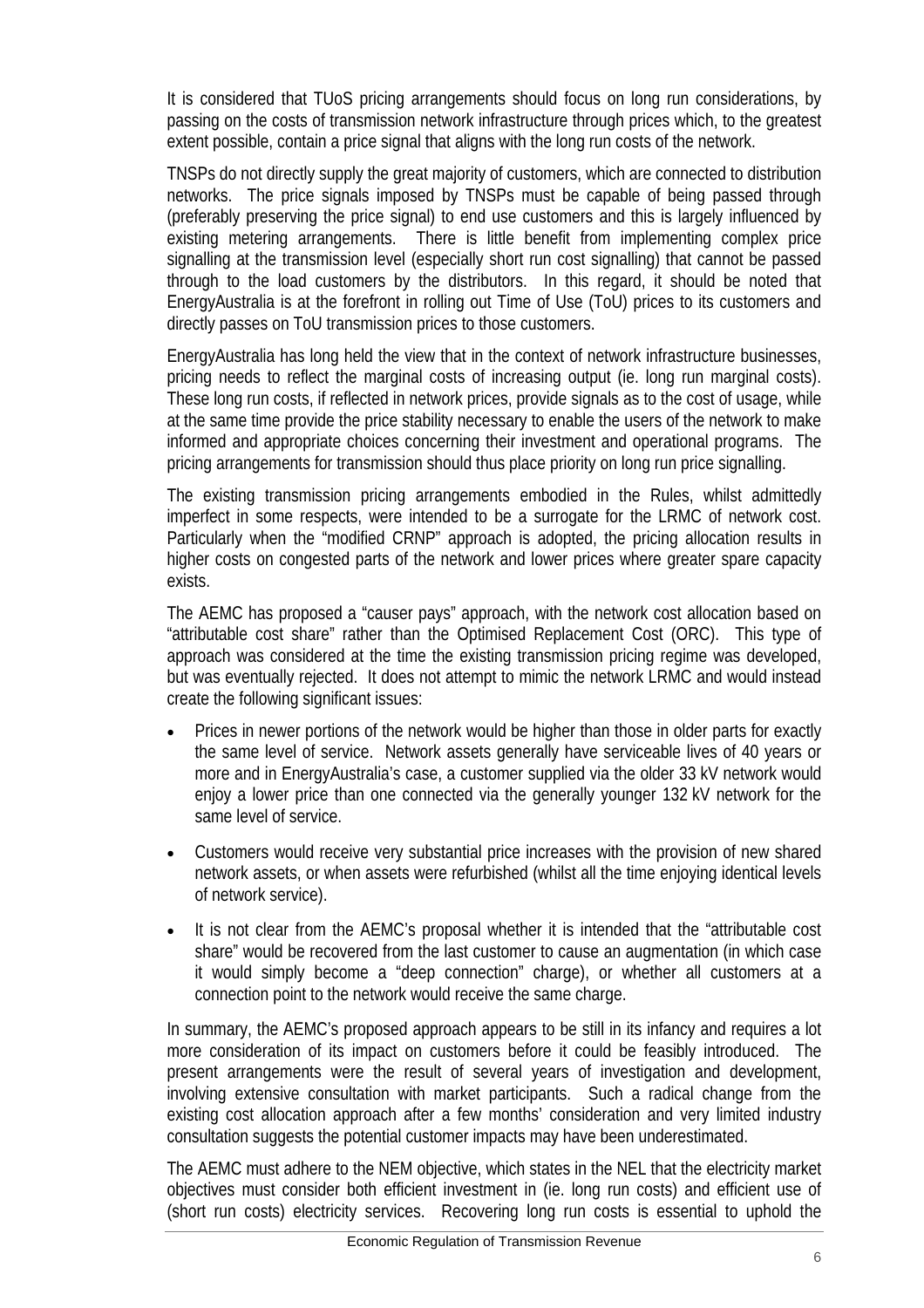regulatory principle of financial capital maintenance, where a TNSP is able to recover the full costs of prudent investments in net present value terms.

The AEMC's approach may lead to prices which are higher at the start of an asset's life and would decline over the life of the asset. In most instances, this cost profile would directly oppose the profile that would arise from the situation of increasing load throughout an asset's life. Such an outcome would run contrary to the use of efficient prices to signal congestion on the network and the need for further system augmentation.

The electricity market is currently based on short run costs and its settlement includes the cost of losses, based on the product of long run percentage estimates, short run prices and quantities. To the extent that there are synergies between short run market price signals and short run network considerations (e.g. outage conditions), pricing which can induce customer behaviour in both a short and long run sense is appropriate. Achieving these objectives is one of the primary aims of EnergyAustralia's Strategic Pricing Study, which is currently trialling a series of Dynamic Peak Prices that increase in periods of network constraints and high wholesale energy prices.

## **1.3 The Need for Regulation and Form of Regulation**

**In summary:** 

- **It is acknowledged that some form of regulation is required;**
- **The revenue cap is still the most appropriate form of pricing control for transmission businesses.**

For prescribed transmission services, EnergyAustralia acknowledges the need for ongoing regulation due to the presence of monopoly characteristics. For transmission services where TNSPs posses less market power (eg. connection services), permitting contestable market forces to work or light-handed regulation is more appropriate. Light-handed regulation could take the form of transparency in the disclosure of negotiation and pricing principles, in a similar vein to the Independent Pricing and Regulatory Tribunal's (IPART's) current treatment of excluded distribution services in NSW.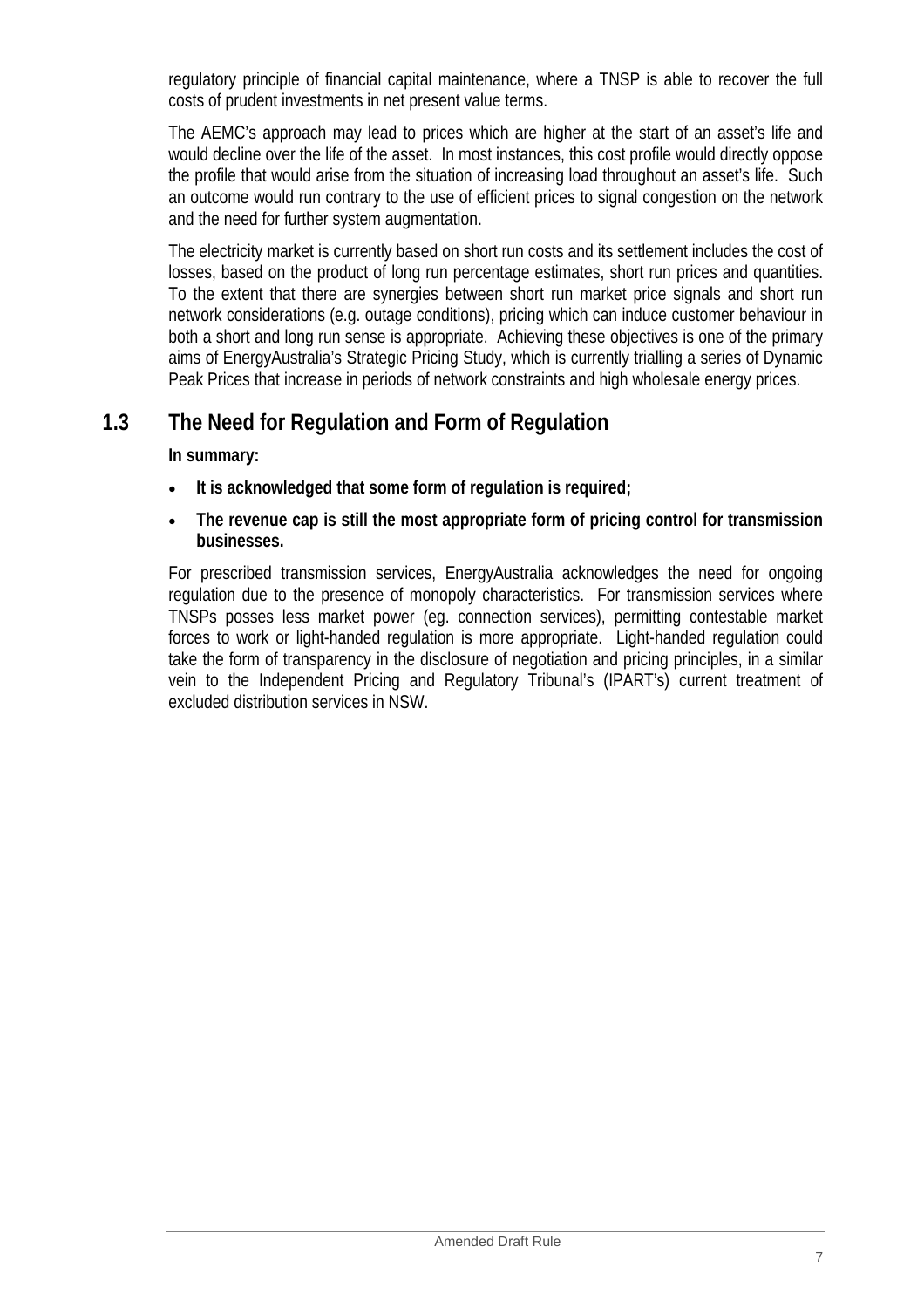## **2.1 Shallow versus Deep Connection Charges and TUoS Charges for Generators**

**In summary:** 

#### • **Current arrangements for generator connection charges are appropriate.**

EnergyAustralia supports the Commission's decision not to move away from the existing allocation of generator connection charges.

A deep connection policy is not advocated by EnergyAustralia, although there are some circumstances where the recovery of more than the shallow connection cost would be appropriate as the recovery of only direct connection costs would lead to inefficient and inequitable outcomes. IPART's capital contribution determination makes provision for the recovery of deep network costs in two circumstances - large load customers (greater than 50% of existing capacity) and rural extensions. The policy also caters for the partial refund of a capital contribution if a second customer was to make use of the deep contributed asset within a seven year time frame.

EnergyAustralia does not consider a deep connection approach to be compatible with the open access transmission regime of the NEM. Potential "free-rider" effects are considered to be best managed through an efficient TUoS pricing arrangement.

The Commission has asked for stakeholder views on the VenCorp guidelines and their consistency with the Commission's approach to the delineation between negotiated and prescribed transmission services.

EnergyAustralia notes the Commission's further consideration of the delineation between negotiated and prescribed services which is consistent with the reliability and market benefit limbs of the regulatory test. EnergyAustralia believes that this is a movement in the right direction. However, this issue is, and has been, discussed as part of the development of Rules regarding revenue regulation. In this regard, we note the comments in the pricing Rule proposal contrast to the transmission revenue draft determination in which the Commission states that this issue is best dealt with through cost allocation principles.

EnergyAustralia's submission to the transmission revenue draft determination was that the delineation offered by the Commission was an improvement on the existing Rule. However, there was concern that it was capable of different interpretation. EnergyAustralia welcomes further consideration on the issue and hopes that it will be resolved prior to the release of the final determination for transmission revenue regulation.

## **2.2 Prescribed Generator TUOS Charges**

EnergyAustralia notes the Commission's preliminary decision to remove the scope for prescribed Generator TUoS charges in the Rules.

EnergyAustralia has previously argued that the introduction of a locational use of system charging regime similar to that in operation in the United Kingdom may introduce greater economic efficiency into the pricing regime.

Existing software and processes could readily be modified to identify assets principally constructed for, and still principally enabling, generator connection. These reallocated costs would be minimal in comparison to other generator input costs, so price shocks to generators are not expected to be substantial. The reallocation would, however, improve allocative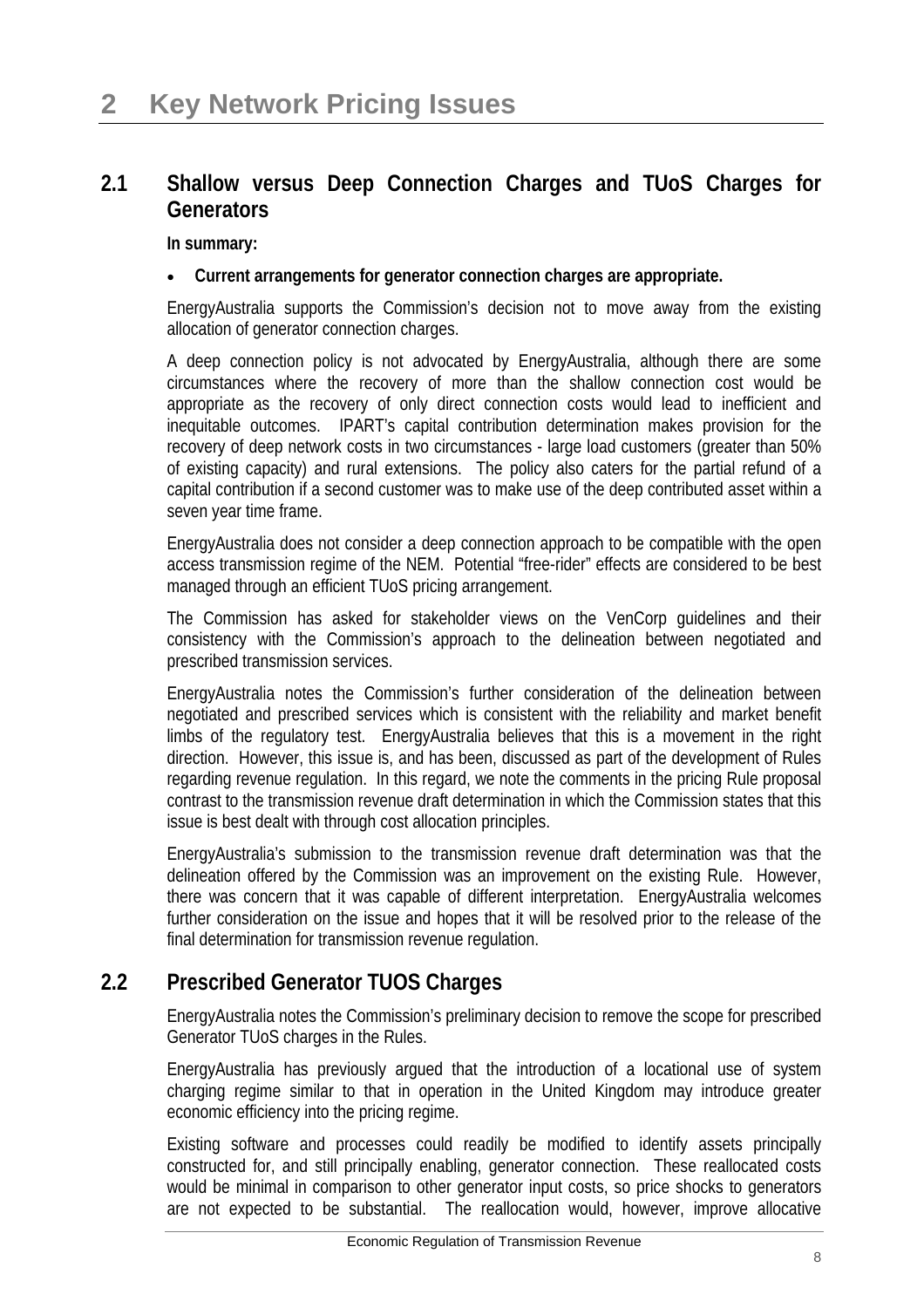efficiency through more cost reflective pricing for users of the transmission network. Furthermore, it would remove the need for the existing flawed TUoS pass through regime.

In the long term, the development of arrangements like those put in place by Ofgem would be more appropriate and could lead to generators receiving payment where they were connected in constrained areas of the network.

Even if the Commission does not believe that the additional complexity, customer impacts and cost of introducing such a system is warranted at this time, EnergyAustralia maintains that this option should not be precluded in the future.

## **2.3 Transmission Pricing between Different Network User Locations**

**In summary:** 

- **CRNP should continue as the default pricing methodology;**
- **CRNP should be specified in the Rules;**
- **It is inappropriate for the AER to issues guidelines on CRNP Pricing.**

EnergyAustralia strongly supports the Commission's finding that the CRNP framework should not be removed. Although it may appear complex to outsiders, the CRNP approach has strong synergies with existing techniques used by TNSPs for planning purposes (ie. load flow analysis) and TNSPs have already invested in systems and processes to administer it. While it is not put forward as a panacea, the CRNP approach was considered superior to even less transparent alternatives at the time of its original development and has been the subject of an extended review by NECA. The approach has been developed with extensive consultation of industry participants.

The Commission appears inclined to address concerns raised by some that the Rules contain excessive detail on the mechanics of CRNP. EnergyAustralia acknowledges that there may be scope for streamlining the Rules by removing the fine detail of CRNP. However, the Rules should unequivocally preserve CRNP as the default pricing mechanism and not permit it to be modified without modifying the Rule.

Under the current regulatory regime, there is a legitimate role for the AER to ensure that a pricing methodology proposed by a TNSP (such as CRNP or modified CRNP) accords with the Rules.

However, EnergyAustralia opposes plans to permit the AER to develop transmission pricing methodology guidelines. This proposed new arrangement confers undue discretion on the AER to set policy and modify the current arrangements. Notwithstanding that guidelines are proposed to be developed in accordance with pricing principles embodied in the Rules, the imposition of mandatory or binding guidelines by the AER violates a fundamental principle of the National Electricity Market (NEM) governance – the separation of roles of the rule maker (AEMC) and the rule enforcer (AER).

Binding guidelines introduce a second layer of regulation into the price setting process which, given the trade-offs that often exist in pricing principles (equity versus efficiency, price stability and efficiency), could potentially be in conflict with the Rules. We are not opposed to guidelines which provide "guidance" to a TNSP in how the AER will administer a process or make a decision. However, in order to establish appropriate governance arrangements, all substantive requirements should be set out in the Rules, so the AER guidelines are not binding. EnergyAustralia has also expressed this concern to the AEMC in its other submissions.

EnergyAustralia proposes that the pricing methodology guidelines be amended to be guidelines for approval of a pricing methodology. CRNP and Modified CRNP would already form part of these guidelines. Guidance for how alternate pricing methodologies are approved serves four purposes: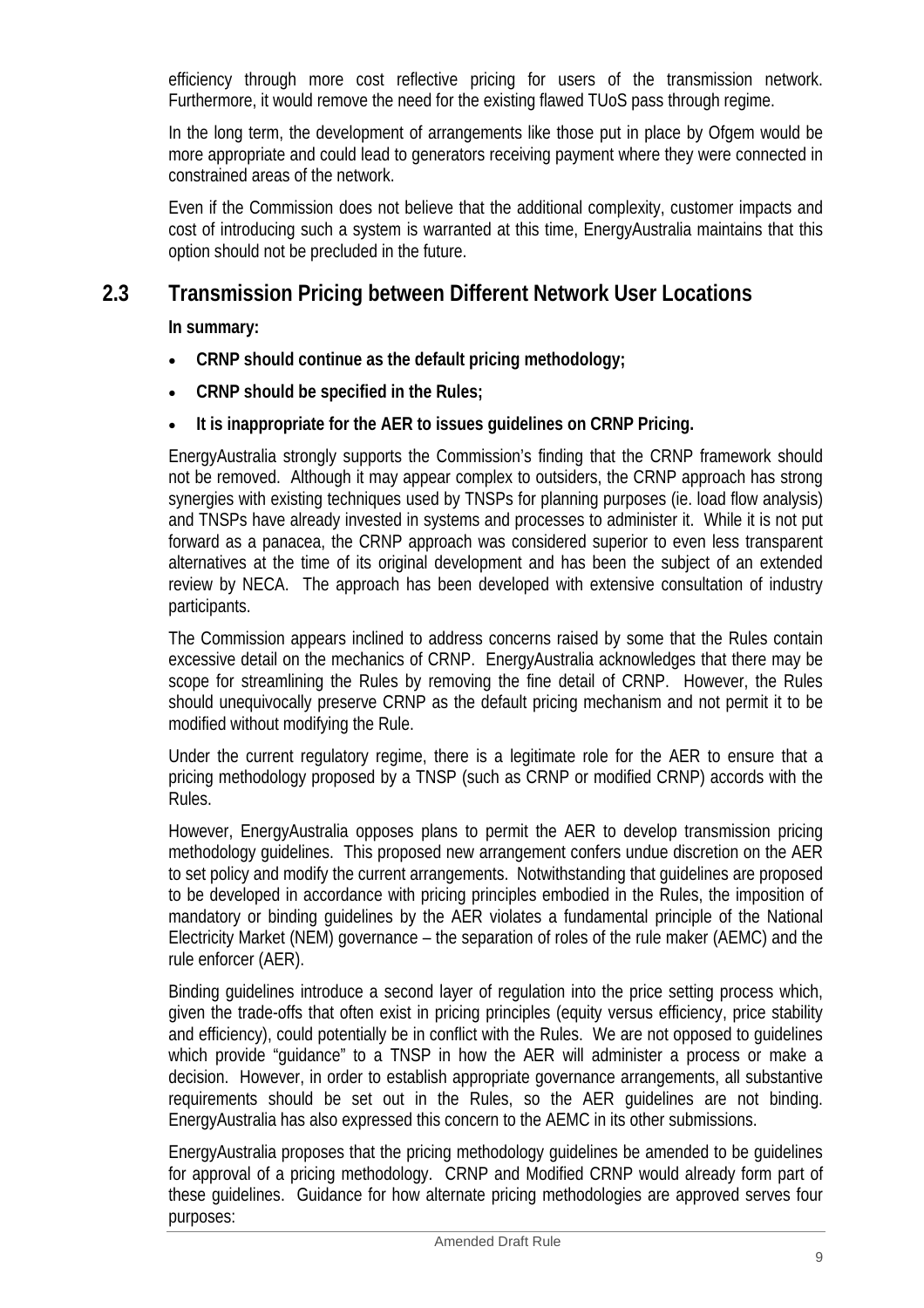- It retains the existing framework for well accepted pricing methodologies CRNP and modified CRNP;
- It establishes distinct frameworks for pricing methodologies rather than forcing the AER to assess unique approaches at every reset;
- It allows for innovation by giving the TNSP the opportunity to consult with the market on new pricing approaches; and
- It does not mandate an obligation on a TNSP, but provides procedural guidance on how the AER will assess whether a pricing methodology will be approved.

Leaving the issue of governance principles aside, the development of the CRNP methodology is inherently complex and relies heavily on TNSP's operational-based practices. There is a real risk that guidelines developed by those without the sufficient technical expertise in these areas would not yield a satisfactory outcome. It is difficult to see how the AER would be in a position to improve on the current process, especially given the tight timeframes.

There is a potential risk that opening up revenue allocation to different user classes to "innovative" pricing methodologies will result in diverse pricing structures applying across the NEM and considerable uncertainty for TNSPs, the AER and customers. An important principle of the NEM is the development of a national, consistent framework. This is an argument for setting out an established system such as CRNP as the default arrangement in the NEM.

EnergyAustralia believes that no major changes to transmission pricing principles or the Rules that relate to the fine detail of the price-setting process should occur without adequate involvement from TNSP pricing practitioners, in order to compare and contrast their practices and identify those areas where clearer description in the Rules would assist in providing uniformity.

The Commission's paper has introduced terms such as causer pays which will also need to be adequately defined in the context of transmission pricing arrangements.

## **2.4 Transmission Pricing for Different Consumption and Production Patterns**

**In summary:** 

• **The current absence of prescription on transmission pricing structures is appropriate and enables prices to reflect individual circumstances.** 

EnergyAustralia believes that the current emphasis of "who pays what" over "how they pay" in the current rules is appropriate. The lack of prescription of transmission pricing structures in the Rules has enabled TNSPs to set prices for their network which reflect their individual circumstances. The capex drivers of each TNSP, along with the specific mix of customers (eg. whether end use or distributor, type of metering, or ability to respond or pass on the signal) need to be considered in framing an appropriate price structure. These factors have led to the TNSPs adopting a diverse range of pricing structures – any moves to unify price structures will cause reduced flexibility and price shocks to some customers, with no material benefit.

It is considered that the price structure is best left to the individual businesses concerned and that greater prescription in the Rules would stifle more innovative arrangements that might be appropriate. An important factor in setting the structure of TNSP's prices should be the ability of distributors to pass these on to end use customers.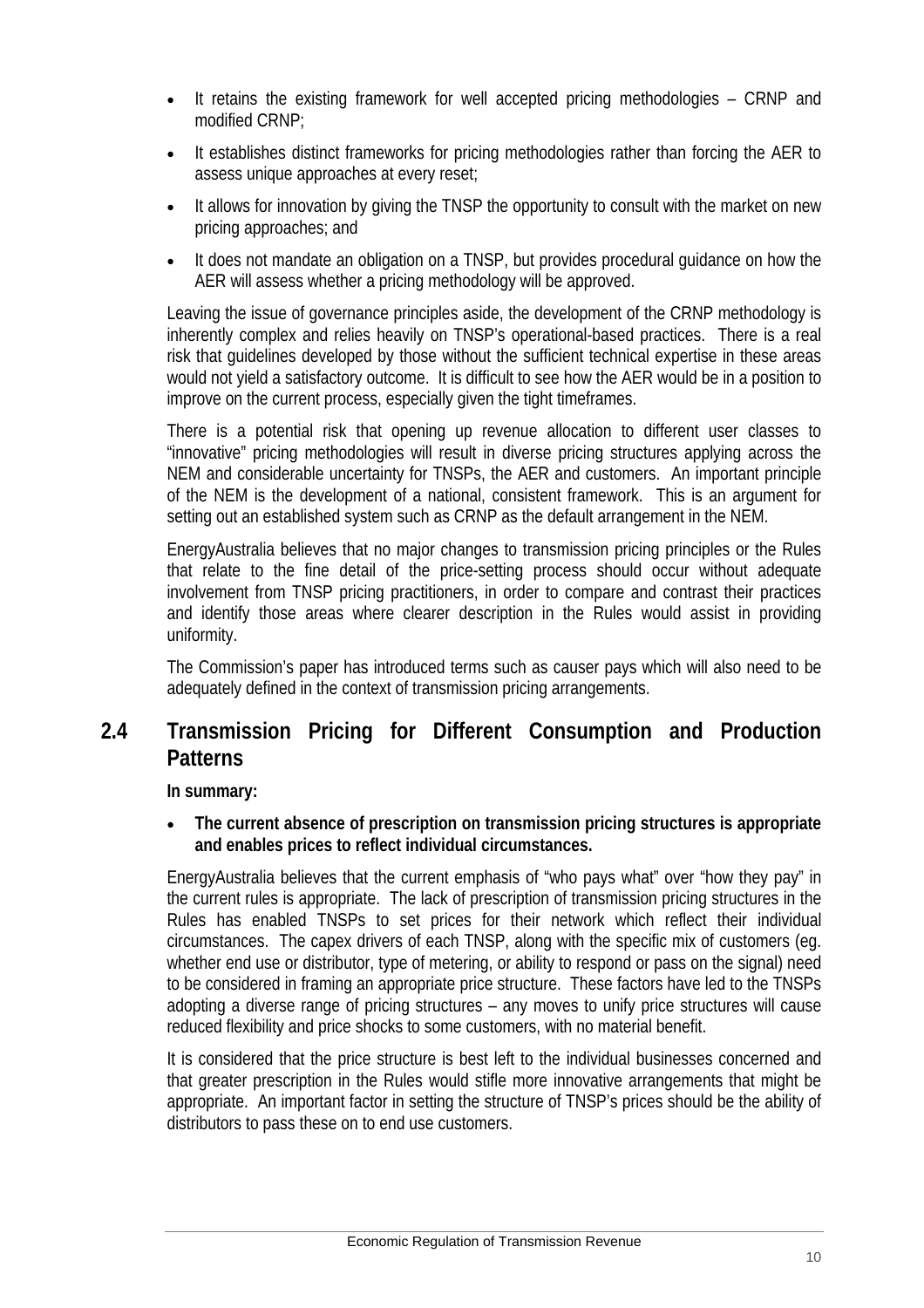## **3.1 Principles for Allocation of the AARR to Prescribed Transmission Service Categories**

**In summary:** 

- **Changes to cost allocation process, such as "causer pays" principle may not have been duly considered;**
- **There is the potential for significant customer impacts and a shift away from a unified national approach.**

EnergyAustralia is concerned that some of the changes the Commission proposes to the cost allocation process, in particular its 'causer pays' principle, may not have been fully considered and will lead to changes in pricing allocation that will significantly affect end use customer prices, rather than improving pricing efficiency. This may result in undesirable price shocks for customers and a further shift away from a consistent national approach to transmission pricing.

It is noted that the Commission's approach has been developed in order to preserve the existing allocation arrangements. However, EnergyAustralia has concerns that this may not be the outcome in practice under the proposed Rule changes.

For instance, the Commission has suggested that the AER will be drafting guidelines to clarify the meaning of terms such as "attributable cost share", with a view to providing greater certainty to TNSPs and stakeholders that a proposed pricing methodology will be approved. However, without knowing the content of such guidelines, TNSPs will not be able to take complete comfort that existing methods will be sanctioned.

The background to the present transmission pricing arrangement is that it was developed over several years with extended consultation as the basis of a national transmission pricing system which would transcend jurisdictional and asset ownership boundaries. This, presumably, must remain an important feature which is entirely consistent with the NEM objective. The Commission's proposal to provide greater discretion by TNSPs in the allocation of cost is contrary to this objective.

Subject to the findings of the pending CMR review, the Commission has found that there is no need for substantive change to the general means by which TNSPs set prices for prescribed transmission services. However, the proposed new pricing principles and proposed changes to the allocation process could result in a substantial variation in target cost reflective prices for larger customers. This may be contrary to the Commission's intention of not imposing significant changes to the status quo, reducing price stability for customers.

Specifically, EnergyAustralia has concerns regarding the adoption of an either/or allocation of revenues based on either regulatory asset base (RAB) values or operational and maintenance expenditure (opex). The proportion of opex to RAB is almost immaterial so allocating revenues based on opex can lead to very different and inappropriate results. Referring to the Commission's example on page 52:

*"Extending the above example by way of illustration, assume that a TNSP incurred \$30 million in operations and maintenance costs in providing Common Transmission Services and had total operations and maintenance costs of \$90 million. This implies that one-third of operations and maintenance costs were attributable to Common Transmission Services. The TNSP could then allocate between one-tenth (\$20m) and one-third (\$67m) of its AARR to Common Transmission Services, depending on how its methodology took account of both of its asset and operations and maintenance cost ratios."*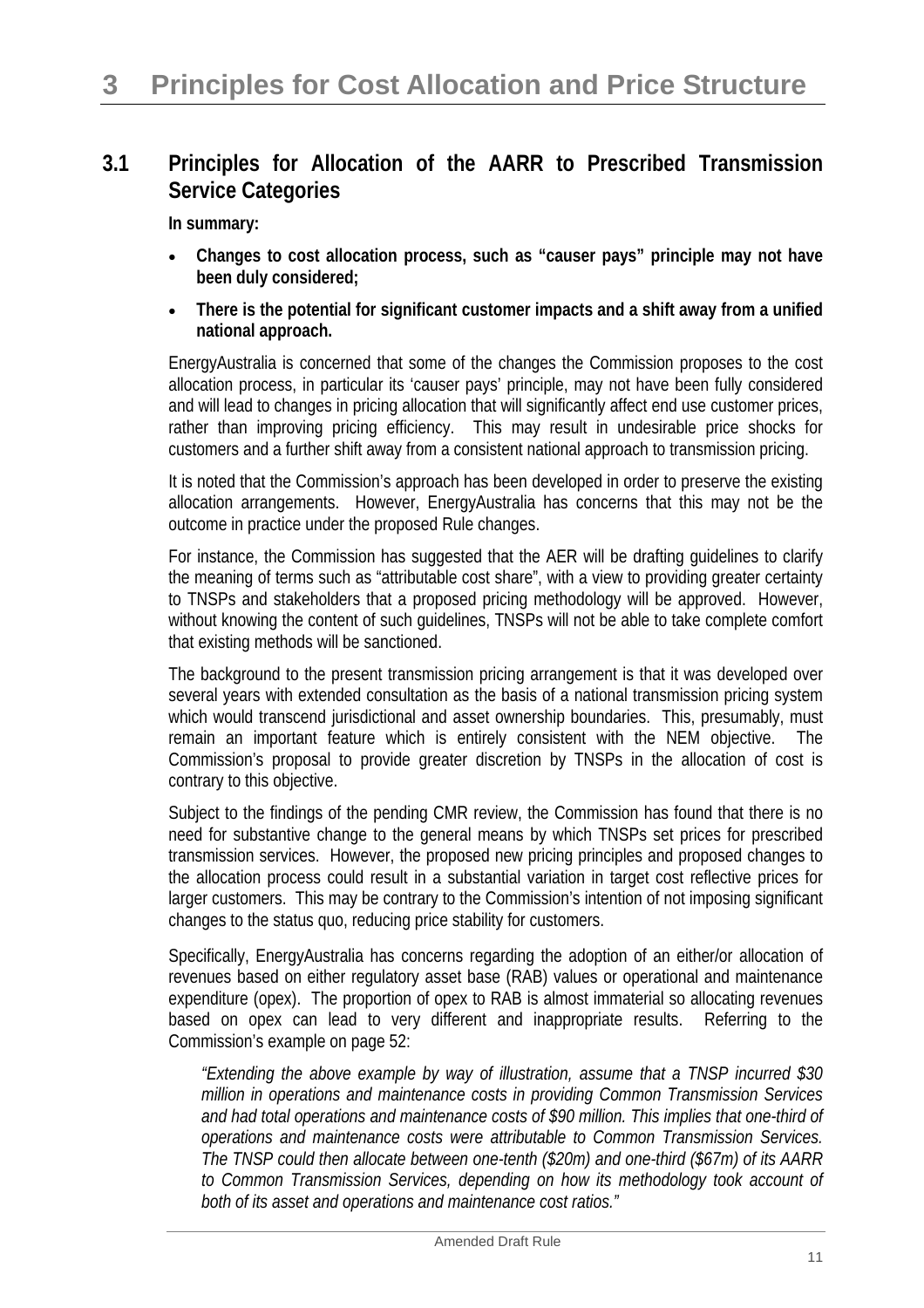This provides a significant amount of latitude to TNSPs, especially where opex costs are allocated according to a different driver than asset values. As a result, TNSPs have the potential to apply a litany of inconsistent accounting treatments.

The Commission also notes on page 53:

*"That is, the Commission does not wish to require TNSPs to maintain ORC asset accounts purely for the sake of developing transmission prices, so long as they maintain databases of other suitable measures of asset cost."*

EnergyAustralia does not believe that this is an issue, as TNSPs maintain asset registers on an ORC value basis in order to comply with accounting standards – or at least a common convention for value prior to impairment based on RAB. The need to maintain ORC accounts should not be a reason to seek alternative allocation methods.

Further, the Commission states on page 53 that:

*"As the Proposed Rule emphasises attribution to the service that causes the development of the relevant asset or the incurring of the relevant O&M expenditure, it should also avoid the issue raised by Stanwell of common service assets being reclassified as entry assets at a later point in time. Attribution based on causation implies that attribution does not change if and when the use of the asset (or subject of the expenditure) changes."* 

Therefore, if a line is originally built for an entry service and later it is used for load, this could be interpreted as meaning that that the attribution does not change just because the use of the asset changes.

In a similar vein, the issue of priority of ordering of services is a concept subject to interpretation. For example, what happens if an asset built primarily for load eventually supports an entry service because of its location?

## **3.2 Principles for Allocation of the AARR for each Prescribed Transmission Service to Connection Points**

A notable change from the status quo is the proposal for all adjustments to prescribed transmission revenue to be made directly from the AARR, as opposed to the current practice of removing them from the TUoS General Charge. The Commission states on pages 55-56 that:

*"Under the present Rules, adjustments to the amount of revenue that TNSPs are entitled to recover in a particular year through charges for Prescribed Transmission Services are reflected only in the magnitude of the Customer TUoS General Charge.* 

*The Commission considers that it is more appropriate for all adjustments to the amount of revenue that may be recovered from Prescribed Transmission Service charges are made at the outset, directly to the AARR, rather than through the Customer TUoS General Charge."* 

The Commission does not appear to provide adequate justification as to why adjustments such as IRSRs represent adjustments to the AARR, rather than to the TUoS general charge.

The likely impact of this change is that adjustments to the overs and unders account, settlement residue auction proceeds and various other cost pass-through items will be made to the general allocation, as opposed to a particular service class. This will obviously increase the amount of revenue to be collected from the customer TUOS General charge. The Commission has asked for specific comment on this issue.

In EnergyAustralia's view, this proposed change will result in a significant reallocation of costs. For instance, TransGrid's settlement surpluses are in the order of \$60M, representing about 15% of the total pool of \$430M. This would result in a material year on year variation in the locational portion of the price signal, which is intended to convey a long run price signal. This change in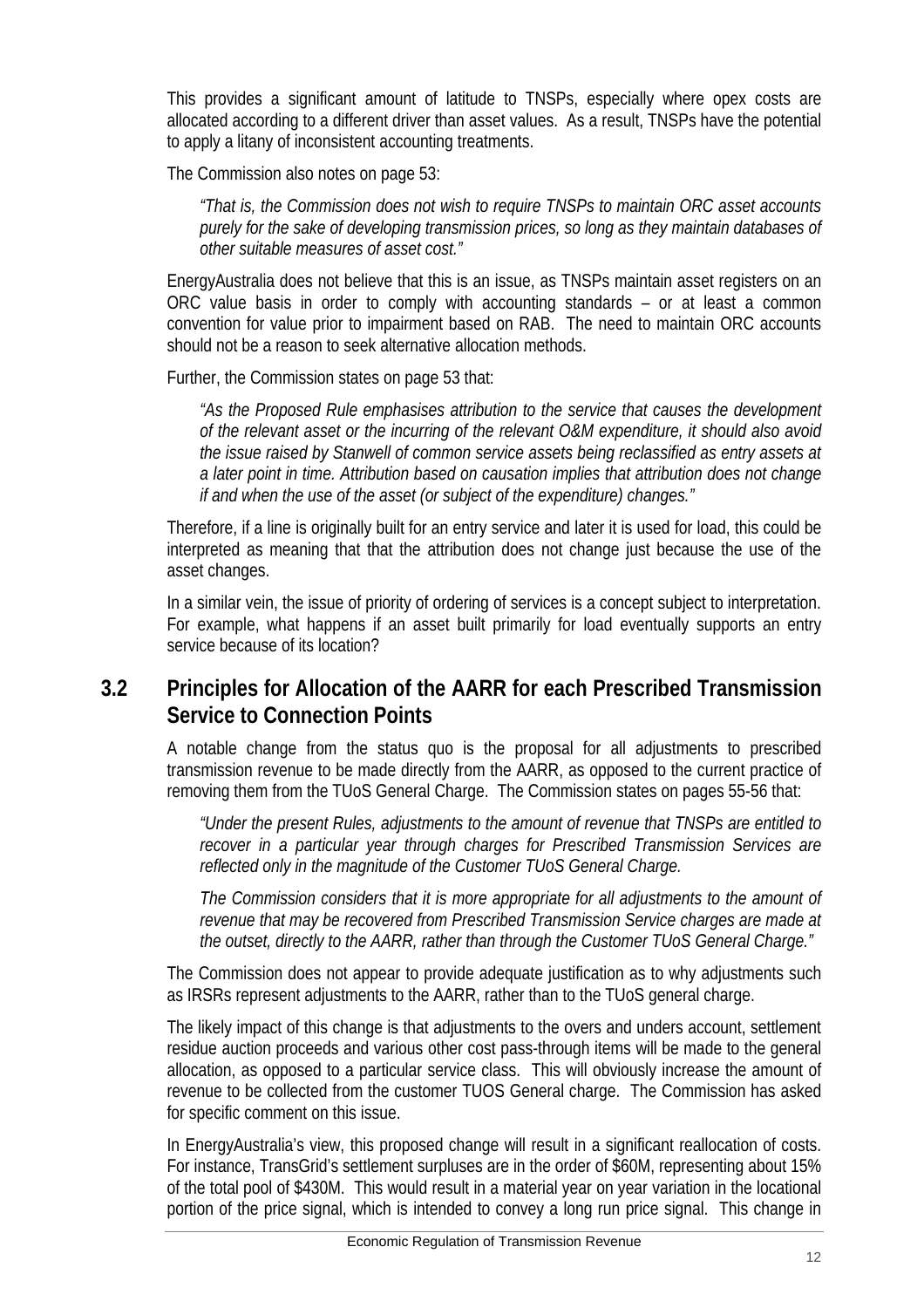price setting will impact those customers who have high off peak energy use with a good load factor, while benefiting customers with poor load factor with peaky profiles. The proposed change will therefore run counter to the goal of efficient signalling.

## **3.3 Principles for Allocation of the ASRR for each Prescribed Transmission Service to Connection Points**

**In summary:** 

- **EnergyAustralia supports the Proposed Rule changes to allow greater flexibility in allocating the ASRR to connection points, as this facilitates modified CRNP and leads to more efficient outcomes;**
- **There may be some distributional consequences and reduced national consistency of pricing outcomes.**

EnergyAustralia has no major objection to the Commission's proposed Rule changes for allocating the ASRR amongst connection points. This Rule change preserves the current arrangement, but also allows for greater flexibility in pricing designs.

By allowing scope for the share of locational and non-locational components to be allocated on the basis of a reasonable estimate of future network utilisation and the likely need for further network augmentation (ie. not necessary the default 50/50 split), the Commission is effectively removing some of the existing bias against the use of modified CRNP pricing. This will allow the pricing methodology to be more tailored to the specific needs of the network at a given point in time – either increasing the share of locational component to provide congestion pricing signals on a constrained network, or increasing the share of non-locational component where the system is experiencing minimal load growth.

In this way, prices rise as utilisation increases, signalling the need for augmentation, and then fall once augmentation is complete and spare capacity exists. This provides the marginal cost "saw tooth" that can promote greater economic efficiency where prices would vary over a time frame compatible with customers' investment decision making. Standard CRNP provides TNSPs with a blunter tool to send the appropriate price signals.

The Commission's approach is likely to lead to more efficient pricing outcomes. However, it is noted that a side effect of this outcome may be the potential distributional impacts which may affect certain users. In addition, the flexible arrangements may reduce the consistency of network pricing regimes across the NEM.

Given the potential for new options to be developed, it is hoped that these proposed new flexible arrangements do not lend themselves towards more intrusive regulation in the form of guidelines on the most appropriate methodology to use. As an alternative to additional guidelines, EnergyAustralia has suggested that the Rules could map out a scale of capacity utilisation levels and the corresponding proportion of the usage charge component applied by TNSPs under a modified CRNP regime. This would minimise potential disputes by providing guidance to market participants. This proposal could effectively represent a "tiered system" of locational pricing signal in response to various utilisation levels, which may provide more consistency among TNSPs.

## **3.4 Principles for Pricing Structures**

**In summary:** 

#### • **EnergyAustralia supports the proposed pricing principles in the Rules.**

EnergyAustralia has no objection to the proposed principles for pricing structures used to recover the proportions of the ASRRs. Where possible, TNSPs should have flexibility to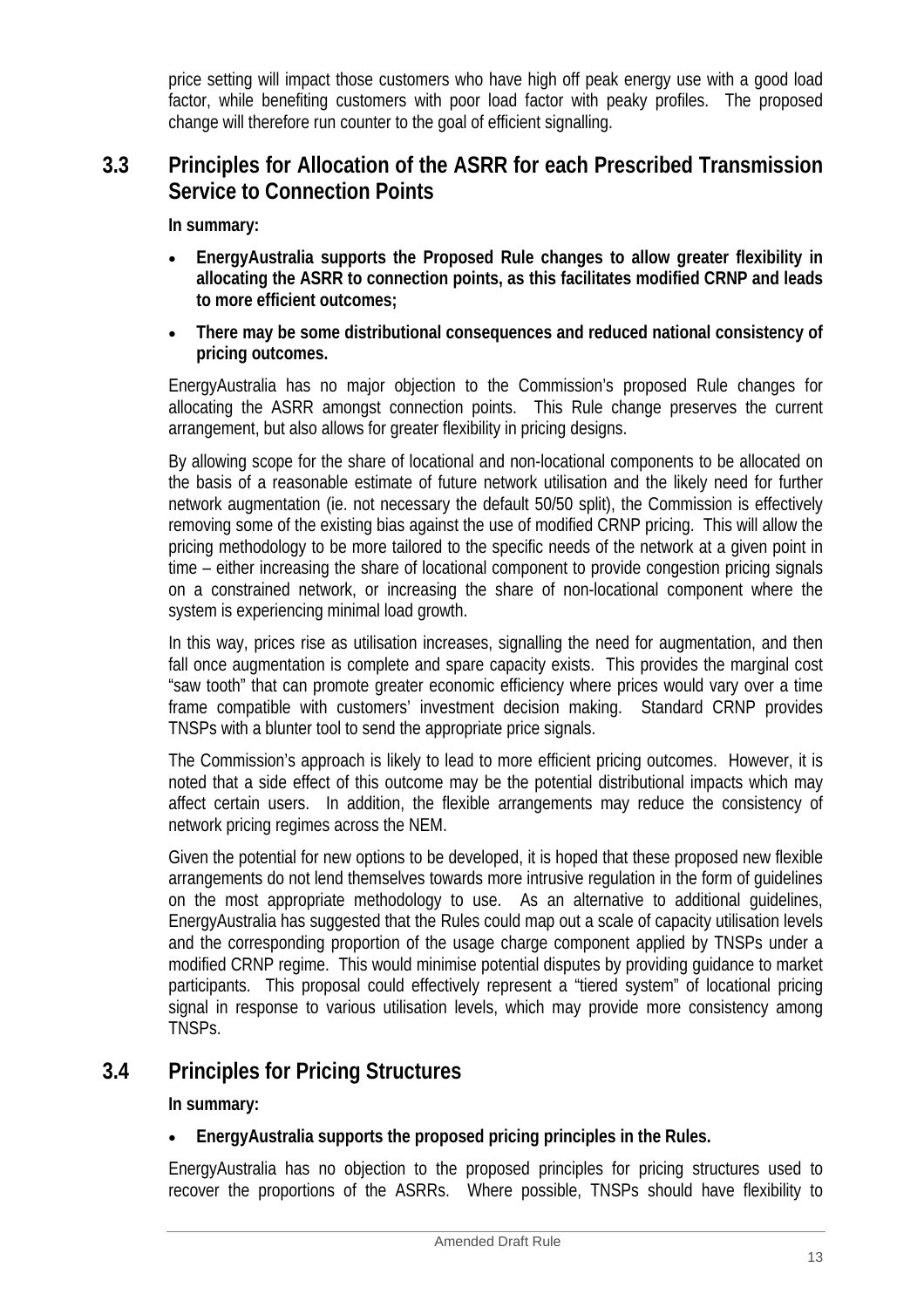determine the most appropriate pricing structure, taking account of the particular circumstances of the individual customers and network.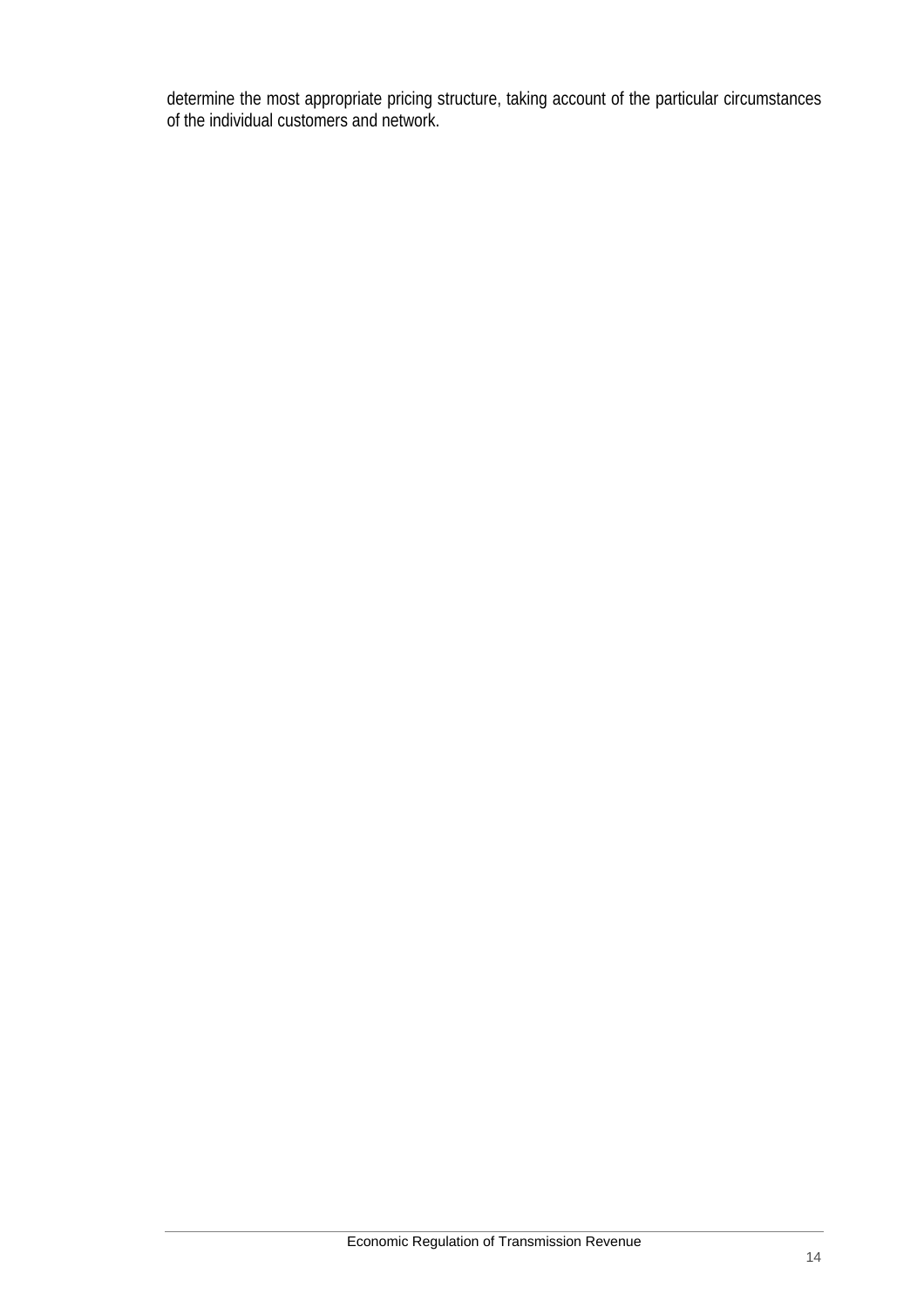## **4.1 Procedural Framework**

**In summary:** 

- **AER should not be able to develop binding guidelines;**
- **Information requirements should be set out in the Rules;**
- **Consultation should only be required for new pricing methodologies;**
- **Further clarification is sought where a region has a co-ordinating TNSP.**

The key features of the Commission's proposed procedural framework are:

- an obligation on the AER to develop Pricing Methodology Guidelines in a number of specified areas;
- aligning the obligations and timeframes for approval of a proposed pricing methodology with the process proposed in the Draft Revenue Rule for approval of a Revenue Proposal and proposed negotiating framework.

EnergyAustralia has strong concerns with the Commission's proposal to bestow open-ended powers on the AER to develop guidelines, particularly when the Rules already provide sufficient guidance for the TNSP in a policy and procedural sense.

The guidelines in this case will only augment the existing requirements, and may in fact lead to contradictions, misinterpretations and inconsistencies between the Rules and the guidelines. EnergyAustralia's preference is for a Rule that provides sufficient guidance for the TNSP to propose or develop pricing proposals and sufficient guidance for the AER to assess for compliance. Our preference is for guidelines to be developed as a safe harbour, so that if a process or application is in line with the guidelines it immediately complies with the Rules.

Under the proposed arrangements, the AER is charged with the responsibility to ensure TNSPs' prices are consistent with the approved pricing methodology, relying on its general monitoring and enforcement powers under the NEL. The Commission has sought comment on whether this regime is likely to provide a sufficiently robust framework to deal with the issues of concern to both TNSPs and network users.

EnergyAustralia has no objection to this proposed arrangement in principle, provided the AER has no involvement in developing the pricing methodology itself. EnergyAustralia is not suggesting that the AER should have no role for developing guidelines at all, but this role must be restricted to procedural issues associated with the implementation of a particular Rule. Under this principle, the AER would be precluded from developing guidelines that relate to policy issues or any form of mandatory guidelines – these are clearly the domain of the AEMC.

The Commission notes on page 68 that:

*"The Proposed Rule provides transmission users with two key opportunities to become familiar with, and contribute to, the development of the pricing methodology through the:* 

- *Consultation and approval process for the TNSPs' pricing methodologies TNSPs' proposed methodologies must be reviewed by the AER and are subject to several rounds of public consultation. The AER will be required to set information requirements (as it must under the Draft Revenue Rule) to ensure both it, and the market, are fully informed about the TNSP's proposed methodology; and*
- *Establishment of the AER's guidelines in areas where more detail is required for the application of the principles."*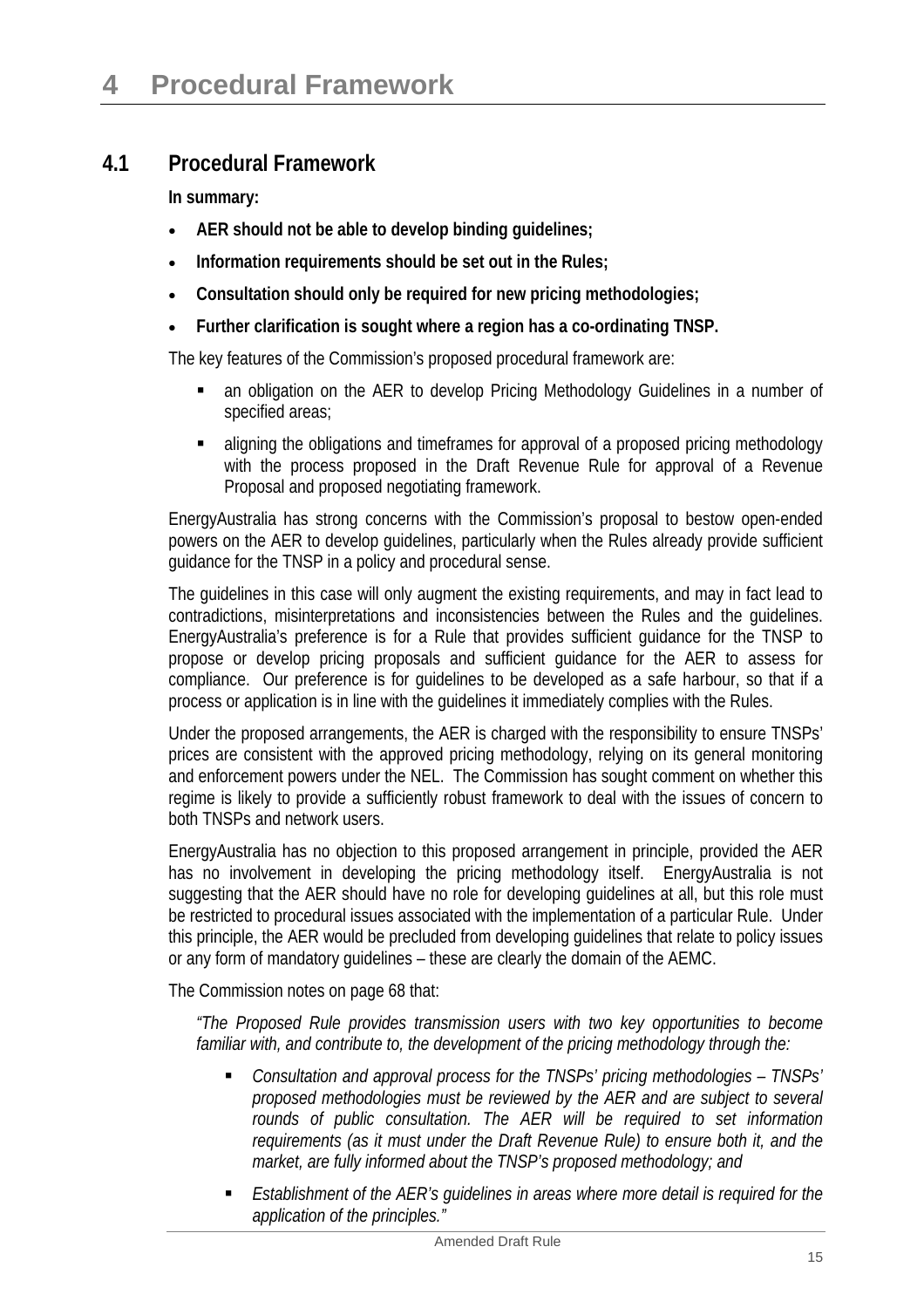Clause 6A.31 of the proposed Rule provides for the information guidelines to be prepared by the AER under proposed clause 6A.17.2 of the draft Revenue Rule. This clause includes requirements in relation to the information to be exchanged by TNSPs to permit cost allocation and calculation of prices for the interconnected transmission systems or where there is a coordinating TNSP.

Again, consistent with EnergyAustralia's position outlined previously in this and other submissions, the information requirements should be set out in the Rules, as it is inappropriate for the AER to develop binding guidelines. Therefore, it would be appropriate for the information exchange requirements to remain substantive obligations - they are currently contained in clause 6.9.1 of the Rules.

In addition, Clause 6A.32 proposes to carry over the existing clause 6.9.2 in relation to the confidentiality of pricing information. This clause applies to "all information used by a TNSP for the purposes of transmission service pricing" and requires that pricing information be treated as confidential in the same way as other confidential information under the rules. The Commission has specifically sought comment on this provision.

EnergyAustralia believes that description of the information is cast very wide and may capture information that is not by its nature confidential. Although the provision allows disclosure and use as contemplated by the Rules, EnergyAustralia suggests that there should be some process for information which is not of its nature confidential to be disclosed by TNSP where no breach of confidentiality will occur.

In general, EnergyAustralia is supportive of consultation and transparency in the regulatory process. However, if a DNSP is using an established method such as CRNP, provided it satisfies the Rules, the AER should automatically approve the pricing methodology. The consultation process should therefore only be triggered in the event that a TNSP proposes a new pricing methodology.

There are also several aspects of the procedural framework which might benefit from some clarification. As currently drafted the proposed pricing Rule contemplates that a TNSP's pricing methodology will be submitted to the AER for approval at the same time as its Revenue Proposal and Negotiating Framework. This implies that the methodology will operate for the same period as the regulatory control period but this is not clear, nor is it clear whether an approved methodology can be revisited or modified during a regulatory control period if necessary to reflect a change in circumstances.

Clause 6A.30 of the proposed Rule contains a modified version of the current provisions in clause 6.3.2 regarding the appointment of a Co-ordinating Network Service Provider to allocate all of the AARR within a region. EnergyAustralia supports the general intent of this clause as it enables the continuation of current arrangements between EnergyAustralia and TransGrid. EnergyAustralia is however concerned whether the clause 6A.30(d) is correct in requiring the coordinating network service provider to allocate the AARRs in accordance with the pricing principles. Under proposed clause 6A.24(1)(b) the pricing principles are to be given effect to by pricing methodologies.

Presumably then, the co-ordinating TNSP should carry out the allocation in accordance with the relevant pricing methodology. Where a co-ordinating TNSP is appointed it would only be feasible for one pricing methodology to be utilised. This will obviously have implications for the requirements for all TNSPs to have and apply an approved methodology. The Rule will therefore need to provide for the circumstance where a co-ordinating network service provider is appointed and the approved methodology of the co-ordinating TNSP will effectively need to be the approved methodology of the appointing TNSPs. In such circumstances it would not be necessary or appropriate for the appointing TNSPs to have a separate approved methodology.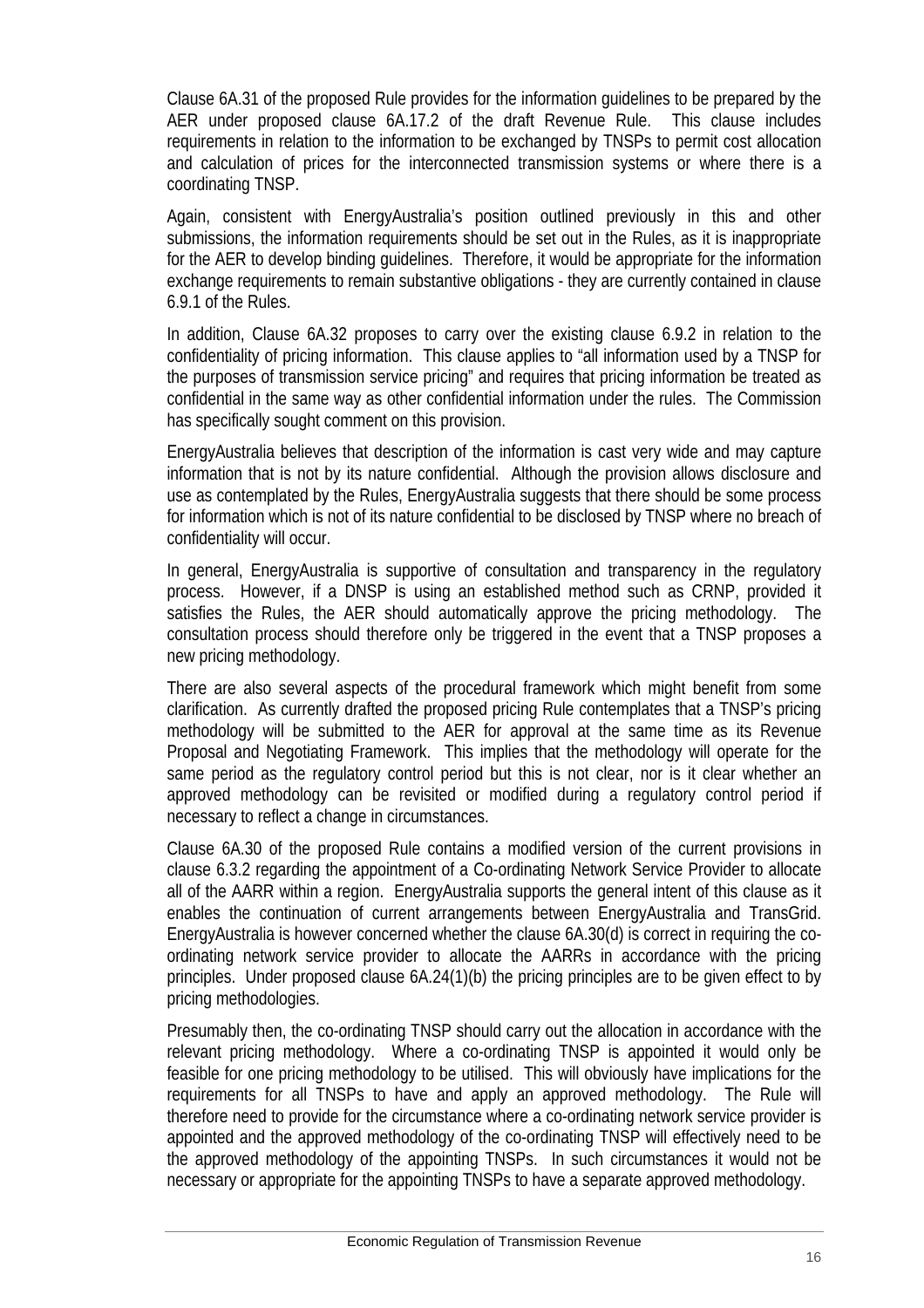## **4.2 Date for publication of transmission prices**

The current date of publication of transmission prices by the 15<sup>th</sup> May each year is too late to be implemented into distribution prices for the coming financial year. In NSW, the jurisdictional regulator IPART requires pries to be submitted by the first Monday in April for approval. To achieve this timeframe, DNSPs must allow for sufficient time for prices to be approved internally, which usually requires that prices must be completed four weeks before this date, around late February.

To deal with this, EnergyAustralia uses the prior year's prices to set rates for large customers, and relies on estimates from TransGrid as to the level of revenues likely to be retrieved from prices for the following year. Estimated prices versus actual prices can and do vary enough to create revenue impacts on EnergyAustralia. Prices and their associated revenues are in effect implemented one year later, resulting in unnecessary revenue risk for the DNSP.

To align with the DNSP price-setting timetable, it is therefore proposed that TNSPs be required to publish prices by 15<sup>th</sup> March each year. This will allow enough time for DNSPs to include these prices in distribution tariffs for submission to the regulator. To allow TNSPs to publish by 15 March, it is proposed that the December quarter CPI be used in price setting rather than March CPI, which is not available until late April. The use of the December CPI will align with most DNSPs CPI definitions. EnergyAustralia recognises that Victorian DNSPs price change takes place on a calendar year basis, but EnergyAustralia is not aware of any impacts on the Victorian arrangements.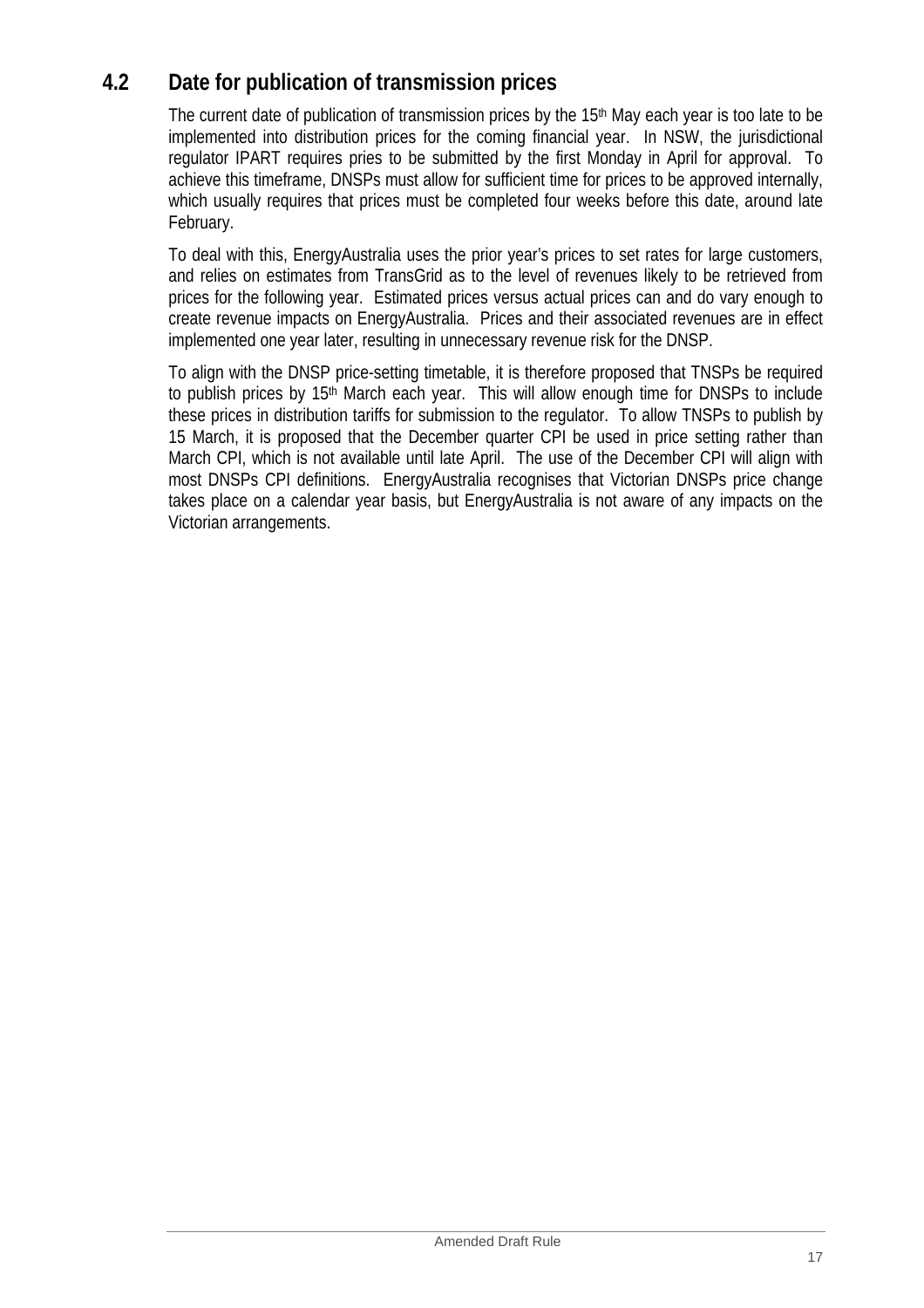## **5.1 Prudent Discounts**

**In summary:** 

- **Support the elevation of the existing AER Guidelines into the Rules;**
- **The equivalent of Guidelines 1, 2, and 3 should be maintained in the Proposed Rule;**
- **TNSPs should be entitled to recover the cost of prudent discounts from other customers.**

Under a mechanical price setting process such as the CRNP allocation set out in the Rules, situations will inevitably arise where a discount on TUoS is required to avoid uneconomic bypass to the network caused by the pricing allocation. There will also be situations where other customers would still be better off with a customer paying reduced TUoS rather than not contributing at all. Therefore, it is appropriate that the Rules provide a framework for granting prudent discounts in such instances.

The Commission's decision to elevate the AER's existing negotiation guidelines into the Rules is in line with EnergyAustralia's position on guidelines in general. The circumstances pertaining to a discounted charge can vary greatly and it is appropriate that the general principles should be incorporated within the Rules.

EnergyAustralia also supports the AER providing supplementary guidelines, containing illustrative examples, to cover residual issues not dealt with by the elevation of the current Guidelines into the Rules. Consistent with its general view on guidelines, EnergyAustralia would not object to this provided that the guidelines only dealt with procedural issues. The AER should not be able to introduce "binding guidelines' or wider policy decisions on any issue – particularly when the lion's share of guidance will be covered by the Rules themselves.

A preliminary decision has been taken to retain the equivalent of Guideline 3 in the proposed Rules. This is the "safe harbour" provision whereby 70% of a discount can be recovered from other Transmission Customers without having to demonstrate that the discount is the minimum necessary to avoid inefficient bypass. The Commission has sought stakeholder views on whether this safe harbour provision can continue to be justified and on what basis.

EnergyAustralia believes that the equivalent of Guidelines 3 should be maintained in the proposed Rules. TNSPs should be entitled to recover the cost of discounts (provided in accordance with the Guidelines) from other load customers. EnergyAustralia has had experience with the IPART discount guidelines where it has been unable to recover the discount costs from other customers and believes the AEMC's approach is much sounder.

The Commission also proposed an alternative approach to granting discounts, which would effective replace the current Guidelines 1 and 2. Under this approach, if the customer still pays incremental costs, it is purported that cross subsidies to customers will be reduced. Although the Commission's eventually decided maintaining the equivalent of Guidelines 1 and 2 in the Proposed Rules, it has sought stakeholder comments on whether a more relaxed set of criteria would be appropriate.

We believe that the current Guidelines 1 and 2 provide a sound basis for granting prudent discounts and are supported by the majority of market participants. There would appear to be little benefit in moving away from the current system.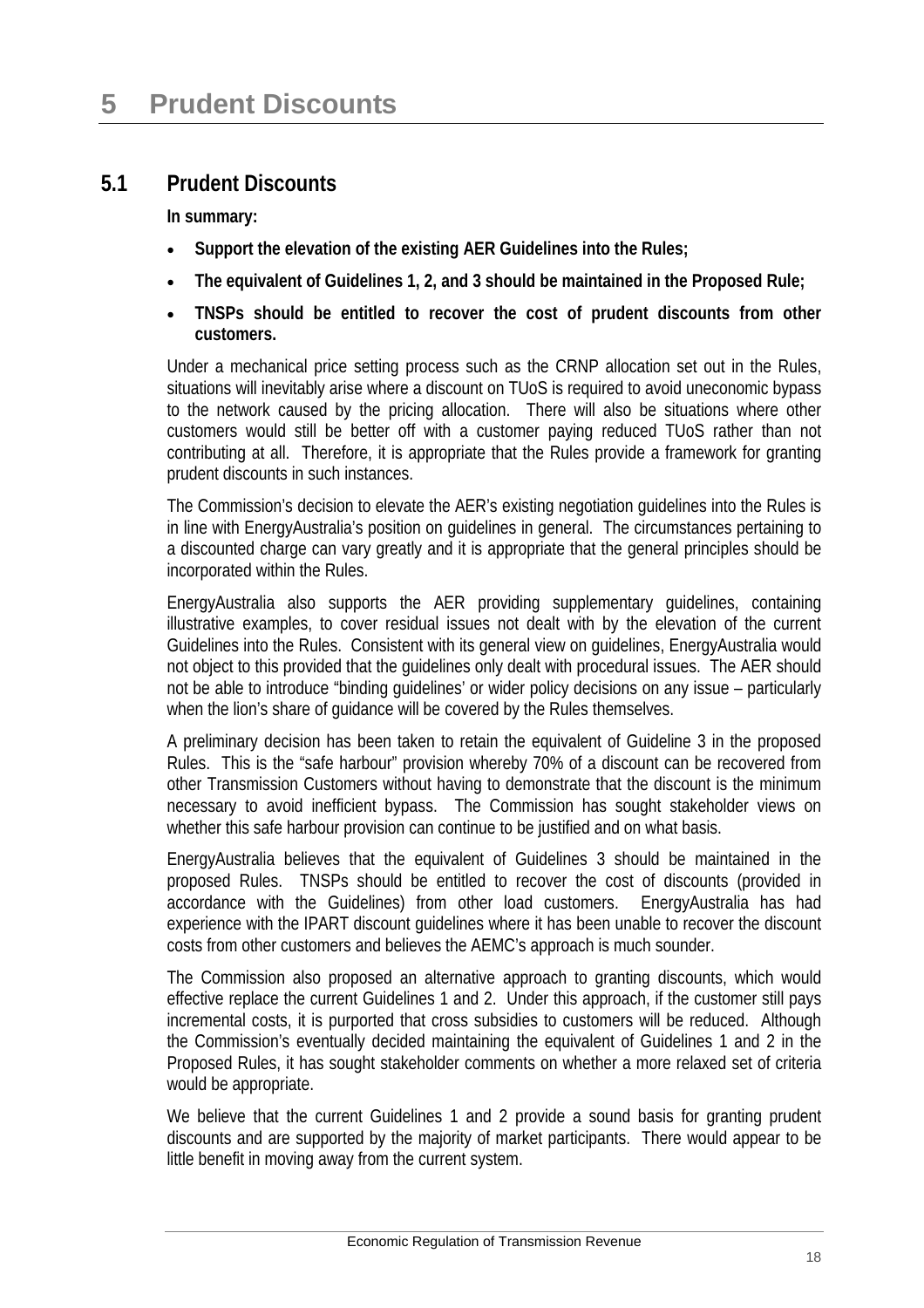## **6.1 TUoS Rebates to Embedded Generators**

**In summary:** 

- **TUoS rebates should only apply to generators up to 10MW in capacity**
- **Large generators qualify for payments if network service provider found option to be most net beneficial.**

The Commission's Proposed Pricing Rule does not contain any amendments to the TUoS rebates. However, the Commission has sought feedback on the three options that arose out of the feedback process to the Pricing Issues Paper.

- Option 1: our suggestion that TUoS rebates applied to generators up to 10MW in capacity, while proponents of larger generators would only qualify for network support payments if their proposal was found by the network service to be the least-cost, or most beneficial, alternative to network augmentation.
- Option 2: Citipower/Powercor's and Energex's proposal to define a minimum threshold with regard to the reasonable cost of administering the TUoS rebate.
- Option 3: maintain the existing arrangements, but require any network support payments to an embedded generator to be reflected in the expected TUoS they receive.

The Commission is not proposing a more comprehensive scheme of generator TUoS charges, such as that which exists in the United Kingdom, which would have implicitly provided TUoS rebates through negative prices and location signals. Still, the existing avoided TUoS regime for embedded generators could be improved by the introduction of the two tier regime advocated by EnergyAustralia under option 1, where the avoided TUoS payment methodology varies with generator size.

The current avoided TUoS regime passes on the usage based charge at a connection point to an embedded generator. This may be a reasonable compromise for smaller generators. However, the mechanical calculation of avoided TUoS has considerable potential to influence the choice of connection to the transmission or distribution networks, which could lead to an unintended uneconomic outcome.

EnergyAustralia reiterates its previously cited example of how this can occur. There is a particular generator located within EnergyAustralia's Network (further details could be provided if requested) that is close to the magnitude of the connected load in this area. Avoided TUoS payments are based upon the locational TUoS charge at the transmission connection point. This charge is calculated as an annual cost from the allocation process (which is demand based and so picks up the loading at periods when the generator is not operating) divided by the net energy flow at that location. It should be noted that the structure of the TUoS usage component imposed by the TNSP has an influence on this outcome.

If the generation in an area were to progressively approach the magnitude of the load, the allocated cost at that location would be divided by a progressively smaller net energy flow and the usage rate would increase asymptotically. Avoided TUoS payments to the generators in the area would be based on the net rate and increase in this asymptotic fashion. The higher rate applied for the purpose of avoided TUoS provides the generator with a payment which has been artificially increased.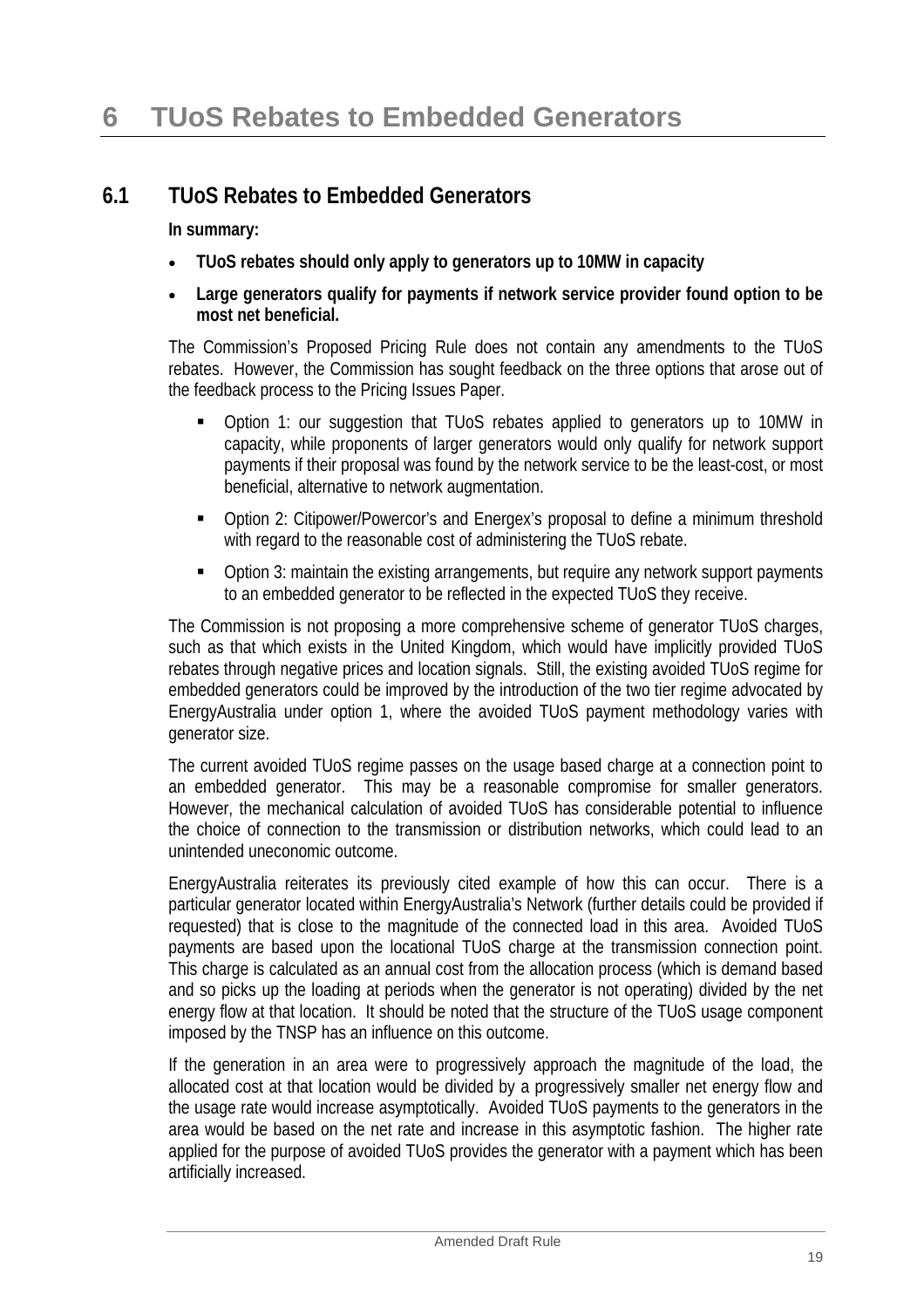Moreover, as the particular generator referred to is in a generation-rich location, its output adds to the flows that are transported southwards to major load centres by the main transmission network. Rather than qualifying for an artificially inflated avoided TUoS payment based on the net usage rate, the generator should be contributing to the need for TransGrid's planned 500kV upgrade of its transmission network at a substantial cost, which would be passed on to customers.

It is therefore proposed that for embedded generators above a certain size, the actual avoided TUoS should be used. The local TNSP would need to provide details of planned network augmentation in the area and any associated deferral caused by the presence of the generator, to determine this payment. An appropriate threshold for the larger generators is considered to be 10MW or more. This would align with the Rules requirements in relation to individual loss factor calculation for generators and reflects the level where embedded generation can have a significant effect on future network augmentation.

In terms of the other two options sketched out in the Commission's paper, they are not mutually exclusive, but rather complementary to EnergyAustralia's proposed option 1. A two-tiered avoided TUoS regime can still be subject to a minimum threshold on the basis of relative costs and benefits. Likewise, the value of the avoided TUoS payments could be readily augmented to include network support payments.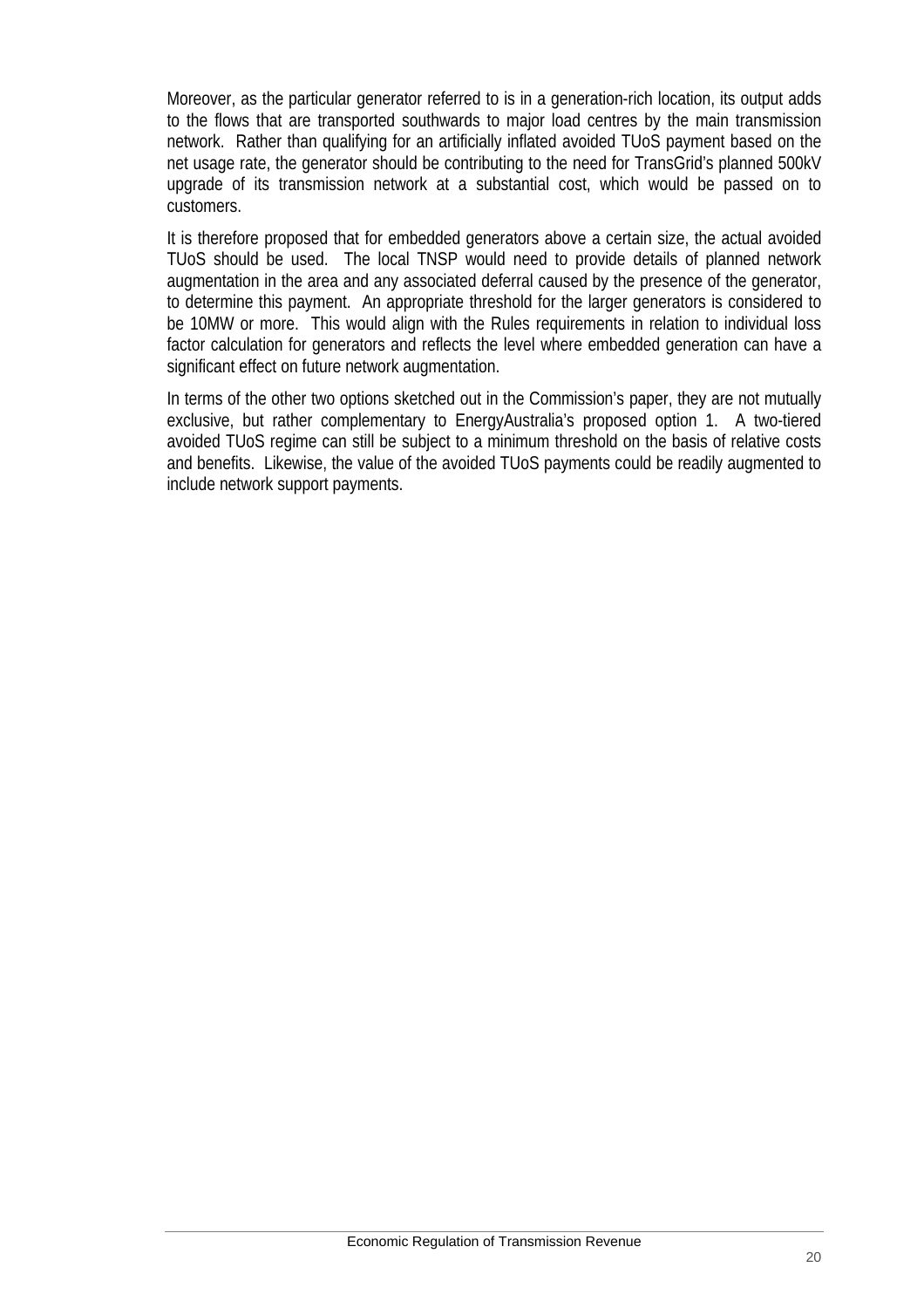## **7.1 Settlements, Allocations and other arrangements between TSNPs.**

It is recognised that inter regional settlements would be required between TNSPs with a national transmission pricing regime and this was and should remain an objective of transmission pricing. EnergyAustralia's main concern with such an arrangement (which currently exists in the microcosm of the four TNSPs in NSW) is that appropriate transitional arrangements be established to cater for the inevitable changes in customer's prices.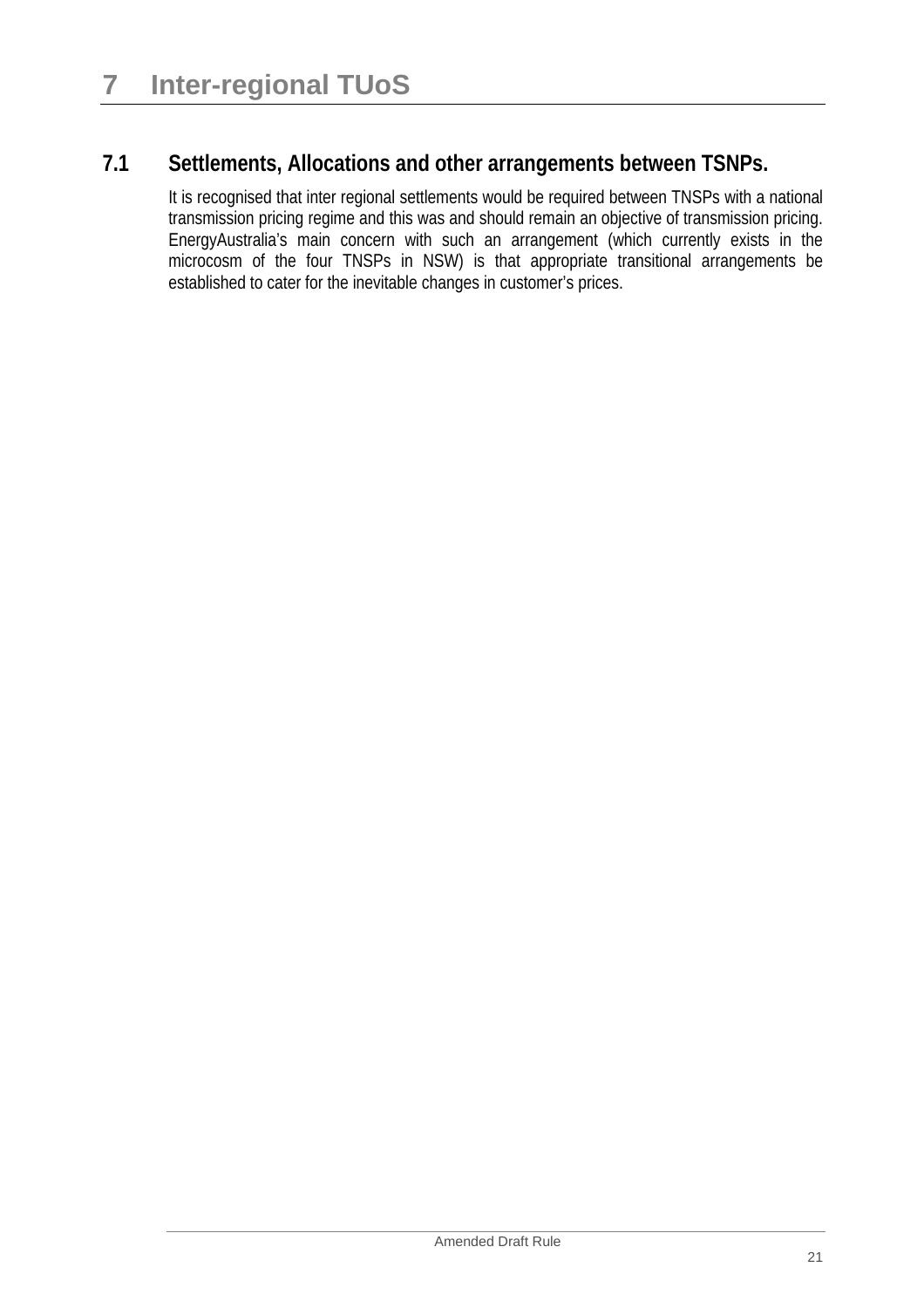## **8.1 Pricing for Negotiated Services**

**In summary:** 

- **Negotiation is only appropriate for the largest customers;**
- **Support the Commissions proposal that commercial arbitration and dispute resolution provisions under Chapter 6 encompass aspects other than just price, with necessary changes to be made.**

In general, EnergyAustralia believes that negotiation should only be appropriate for the larger customers.

Chapter 9 of the Commission's Rule Proposal Report sought comment on whether the model for commercial dispute resolution for price for Negotiated Transmission Services should be extended to apply to the terms and conditions of connection agreements under which those prices are charged. On page 96 of the Rule Proposal, the Commission states that:

*"Another issue on which the Commission seeks comment, that arises from the further review of the pricing-related rules in existing Part C of Chapter 6, is the question as to whether the model for commercial dispute resolution for price for Negotiated Transmission Services should be extended to permit consideration of the terms and conditions of the connection agreements under which those prices are charged, and to which the price is inextricably linked. Some comment has been noted that a single dispute resolution regime, ie. a commercial arbitration regime, should apply not only in relation to the price and charges under negotiation, but to be meaningful and efficient, should also apply to the terms and conditions under negotiation that drive those prices.* 

*In effect, this would mean a consequential amendment to clause 8.2 of the Rules to exclude disputes under clause 5.3 from referral to the Chapter 8 dispute resolution regime. The Commission seeks comment from interested parties in relation to the issues relating to the adoption of this approach."* 

EnergyAustralia noted in its submission on the revenue draft determination that as negotiated services arrangements will predominantly relate to the "last pole" connection to the shared network, TNSPs will be required to meet quite onerous regulatory obligations at each reset for what may form a small part of the TNSP's asset base and potentially a small aspect of the total connection.

EnergyAustralia agrees that there is merit in expanding the existing approach to a single dispute resolution scheme applying to terms and conditions as well as pricing.

As the Commission has acknowledged, the terms and conditions upon which services are provided are usually inextricably linked to the price for such services. EnergyAustralia is however concerned that the proposed Schedule 6.3A would not adequately provide for the resolution of such disputes. These issues could however be addressed with appropriate modifications.

#### **Appointment of persons with appropriate qualifications and skills**

Draft Schedule 6.3A provides for the appointment of a single person with appropriate qualifications in dispute resolution to determine disputes regarding price. This is appropriate for disputes regarding pricing for negotiated services. However disputes regarding the terms and conditions of connection and other agreements under Chapter 5 could give rise to a much broader range of issues which would require a mix of skills to properly determine. By their very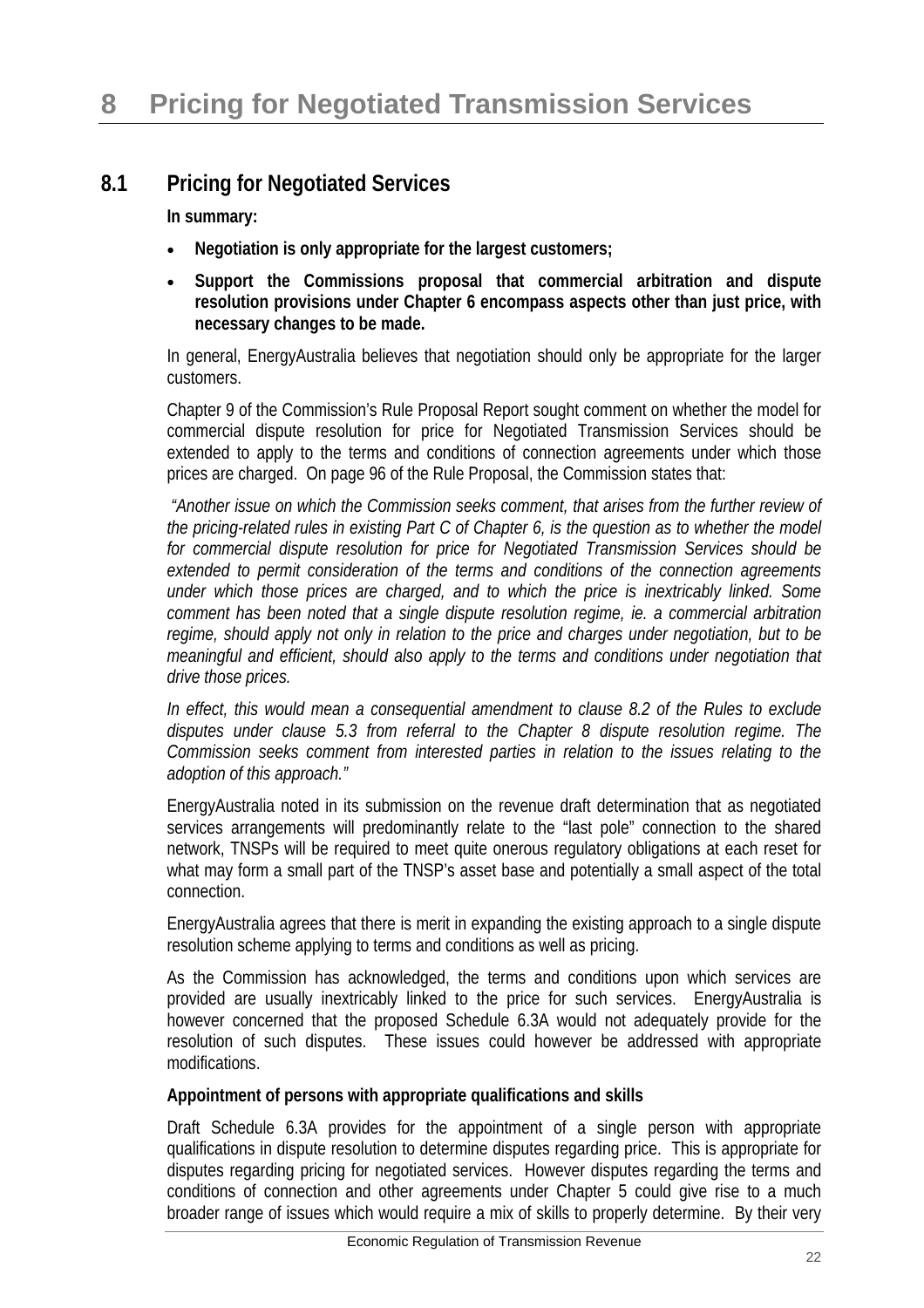nature such disputes would generally require a person with legal skills and training as well as a detailed knowledge of the operation of the network and national market systems as well as qualifications or experience in dispute resolution. It is unlikely that there would be very many people who would possess all of the necessary skills.

Chapter 8 recognises this and provides for the appointment of a panel of three persons which ensures that the appropriate mix of skills are present to enable an appropriate resolution of the technical, operational and legal issues. It is submitted that a similar process be adopted in Schedule 6.3A where the dispute involves the terms and conditions of connection. The process should also ensure that any terms and conditions dispute which also involves an interpretation of the rules should be determined through the same dispute resolution process.

#### **Criteria for Determining Dispute**

.

Schedule 6A.3.5 requires the commercial arbitrator to apply the Negotiated Transmission Service Pricing Criteria applicable to the dispute in accordance with the relevant transmission determination. This provides appropriate criteria and context for the arbitrator to determine the pricing dispute.

Similar criteria and context must also be provided in relation to disputes and terms and conditions. Whilst Chapter 5 makes provision for many of the technical matters to be included and addressed in a connection agreement, it does not provide criteria to assist in the determination of disputes beyond the requirement for offers to connect to be fair and reasonable (see 5.3.6 regarding offers to connect). Such criteria are particularly needed for the nontechnical aspects of connection including duration and termination of the agreement, rights of disconnection and liability between the parties.

The importance of such criteria necessitates that they be developed in consultation with registered participants. EnergyAustralia therefore submits that the AEMC should conduct further consultation on this part of its proposal prior to the release of a draft Rule.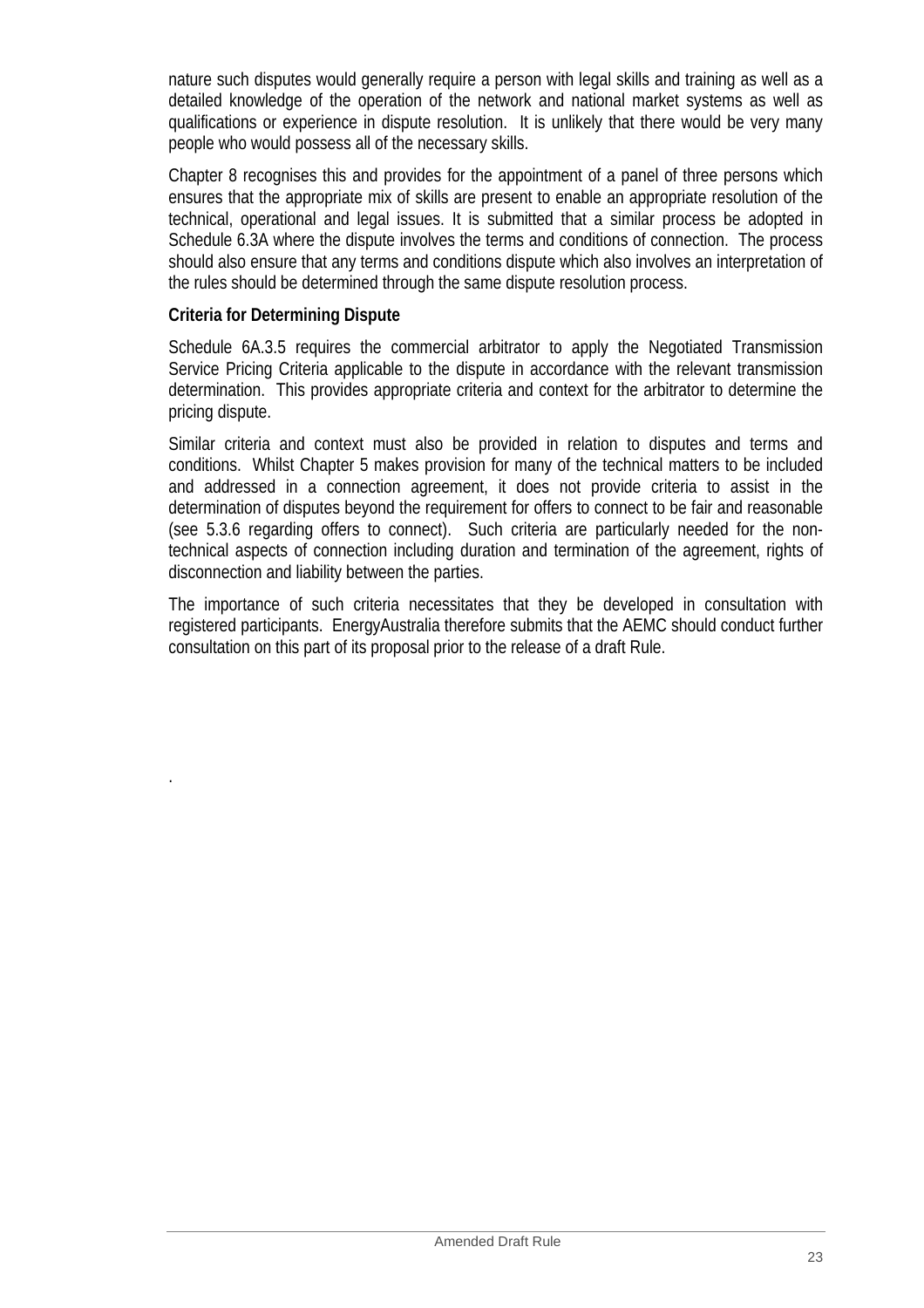#### PROPOSED RULE

## **Proposed National Electricity Amendment (Pricing of Prescribed Transmission Services) Rule 2006**

## **Schedule 1 New Part J of Chapter 6A of the National Electricity Rules**

#### **6A.22.2 Definitions**

**Optimised replacement cost** the replacement cost determined by reference to the cost of replacing the gross service potential embodied in the existing asset with a technologically modern equivalent asset, allowing for any differences in the quantity and quality of output and operating costs, and adjusting for overdesign, overcapacity and redundant components

#### **6A.22.3 Aggregate annual revenue requirement (AARR)**

For the purposes of this Part J, the *aggregate annual revenue requirement (AARR)* for *prescribed transmission services* provided by a *Transmission Network ServiceProvider,* is the *maximum allowed revenue* for that provider for a *regulatory year* of a *regulatory control period*, adjusted in accordance with the adjustments referred to in [draft] clause 6A.3.2

(b)  $\frac{1}{2}$  for any prudent discount under rule 6A.27;

for any *over-recovery amount* or *under-recovery amount.*

- (d) by subtracting the following amounts:
	- (1) estimated revenues from *auction proceeds* distributed to the *Transmiss*
	- (2) operating and maintenance costs incurred in the provision of *common transmission services*.

#### **6A.22.5 Meaning of attributable cost share**

For a *Transmission Network Service Provider* for a *category of prescribed transmission services*, the *attributable cost share* for that provider for that category of services must, subject to any adjustment required under the principles

in clause 6A.24.3, include or reflect either or both of:

- (a) a ratio of the costs of the transmission system assets directly attributable (on a causation basis) to the provision of a category of prescribed transmission services, as a proportion of the total costs of all the Transmission Network Service Provider's transmission system assets directly attributable  $\left( \theta n - a \right)$  causation basis) to the provision of prescribed transmission services; and
- (b) a ratio of operating and maintenance costs directly attributable (on a causation basis) to the provision of a *category of prescribed transmission services*, as a proportion of all of the *Transmission Network Service Provider's* operating and maintenance costs directly attributable (on a causation basis) to the provision of *prescribed transmission services*;

where "costs of the *transmission system* asset" is referable to **optimised** replacement cost values contained in the accounts of the *Transmission Network Service Provider*.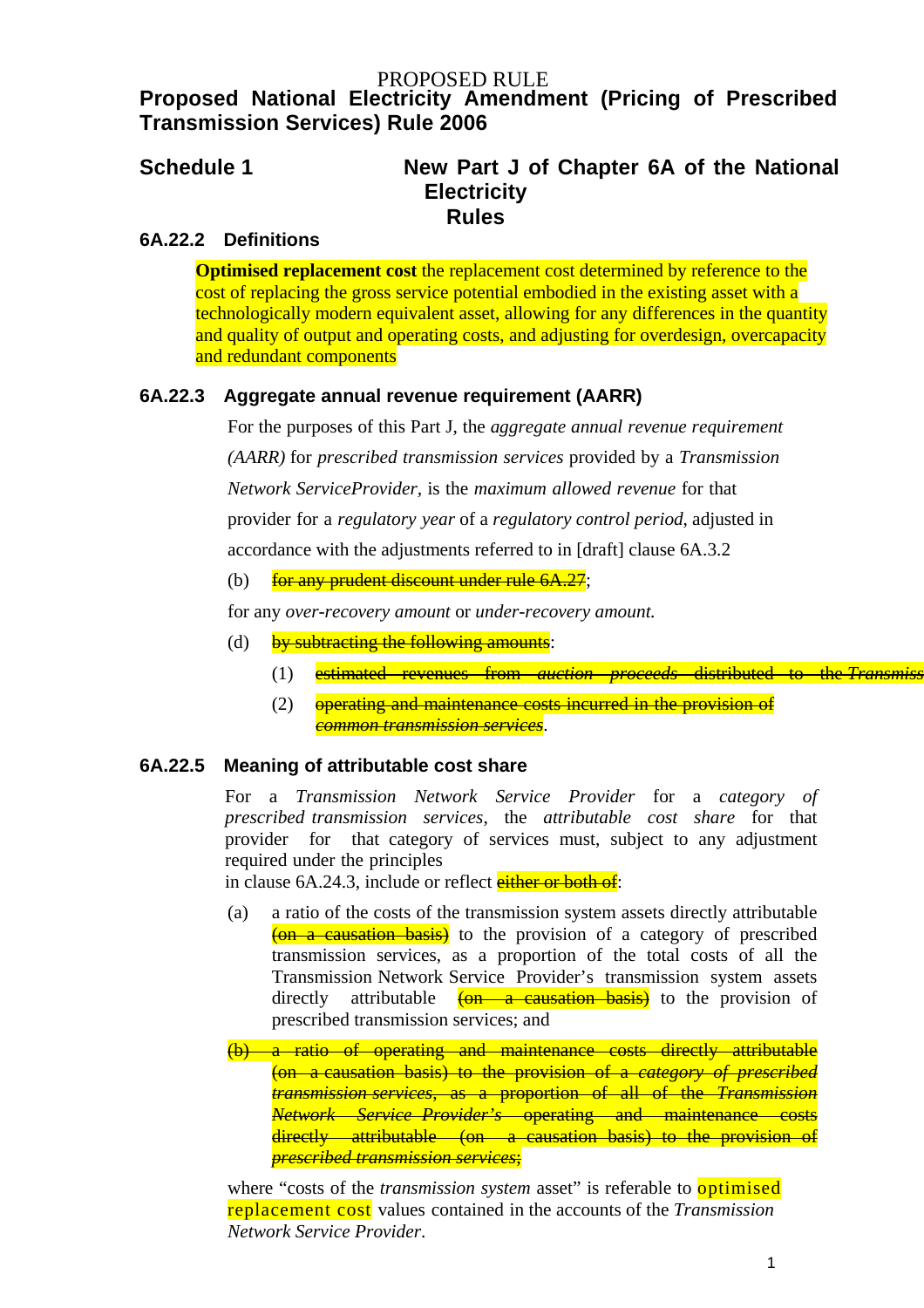#### PROPOSED RULE

#### **6A.22.6 Meaning of attributable connection point cost share**

For a *Transmission Network Service Provider* for a *category of prescribed transmission services*, the *attributable connection point cost share* for that provider for that category of services must include or reflect either or both of:

(a) a ratio of the costs of the *transmission system* assets directly attributable (on

a causation basis) to the provision of *prescribed entry services* or *prescribed exit services* at a *transmission network connection point*, as a proportion of the costs of all the *Transmission Network Service Provider's transmission system assets directly attributable*  $\frac{6n}{6n}$ causation basis) to the provision of *prescribed entry services* or *prescribed exit services*; and

(b) a ratio of operating and maintenance costs directly attributable (on a causation basis) to the provision of *prescribed entry services* or *prescribed exit services* at a *transmission network connection point*, as a proportion of all the T*ransmission Network Service Provider's* operating and maintenance costs directly attributable (on a causation basis) to

the provision of *prescribed entry services* or *prescribed exit services*,

where "costs of the *transmission system* asset" is referable to the **optimised** replacement cost values contained in the accounts of the *Transmission Network Service Provider*.

#### **6A.23 Pricing for prescribed transmission services – pricing methodologies**

- (d) The *pricing methodology* proposed by a *Transmission Network Service Provider* and approved by the *AER* in accordance with rule 6A.26, must give effect to and be consistent with:
	- (1) the *Pricing Principles*; and

(2) a *Pricing Methodology* an approved under the *Pricing Methodology Approval Guidelines*.

#### **6A.24.3 Principles for the allocation of the ASRR to transmission network connection points**

- (c) Subject to paragraph (d), the *ASRR* for *prescribed transmission use of system services* is to be allocated to *transmission connection points* of *Transmission Customer* using a methodology consistent with the *Pricing Methodology Approval Guidelines* in the following manner:
	- (1) a portion of the *ASRR* (the **locational component**) is to be allocated as between such *Transmission Customer connection points* on the basis

of the estimated proportionate use of the relevant *transmission system* assets by each of those customers and providers, and

the *CRNP methodology* and *modified CRNP methodology*  represents two permitted means of estimating proportionate use; and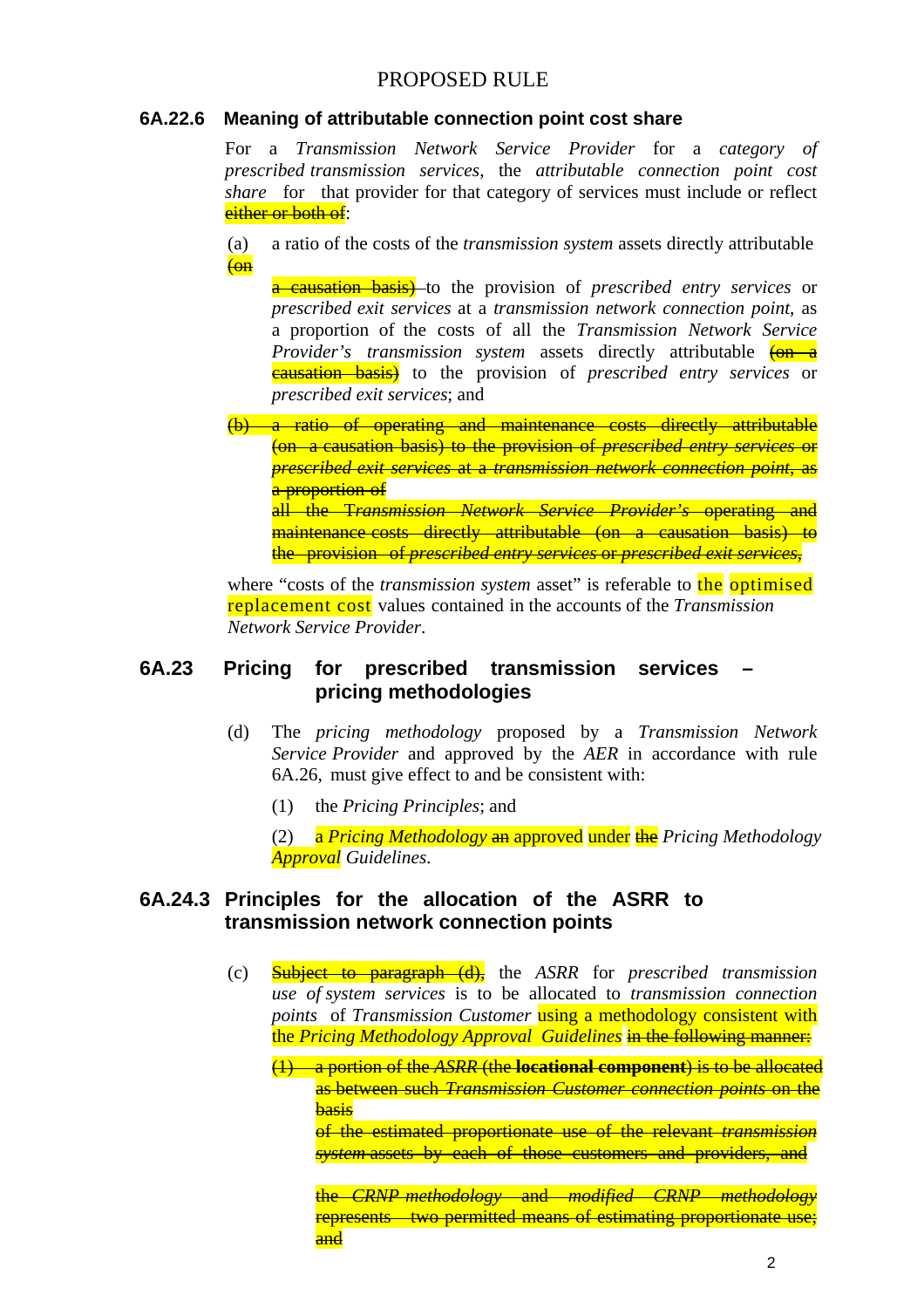- (2) the remainder of the *ASRR* (the **non-locational component**) is to be allocated as between such *Transmission Customer connection points* by the application of a *postage-stamped* price.
- (d) In the case of the *ASRR* for *prescribed transmission use of system services* will be adjusted, the shares of the locational and non-locational components are to be either:
	- (1) for any prudent discount under rule  $6A.27a-50\%$  share allocated to each component; or
	- (2) by subtracting estimated revenues from auction proceeds distributed to the Transmission Network Service Provider under clause 3.18.4 and from settlements residue
	- (2) an alternative allocation to each component, that is based on a reasonable estimate of future network utilisation and the likely need for future transmission investment, and that has the objective of providing more efficient locational signals to *Market Participants*, *Intending Participants* and end-users.
- (e) The *ASRR* for *common services* must be allocated to *Transmission Customer* and *Network Service Provider connection points* by the application of a *postage-stamped* price, after deducting:
	- (1) estimated revenues from *auction proceeds* distributed to the *Transmission Network Service Provider* under clause 3.18.4 and from *settlements* residue;

#### **6A.25 Pricing Methodology Guidelines for Prescribed Transmission Services**

#### **6A.25.1 Making and amendment of Pricing Methodology Approval Guidelines**

- (a) The *AER* must, in accordance with the *transmission consultation procedures*, make guidelines (the *Pricing Methodology Approval Guideline*s) relating to the approval of a preparation by a *Transmission Network Service Provider* of its *Pricing Methodology*.
- (b) The *Pricing Methodology Approval Guidelines*:
	- (1) must give effect to, and be consistent with, the *Pricing Principles*;
	- (2) may be amended or replaced by the *AER* from time to time in accordance with the *transmission consultation procedures*; and
	- (3) must be *published* by the *AER*.
- (c) The *AER* must develop and publish the first *Pricing Methodology Approval Guidelines* by [1 July 2007] and there must be *Pricing Methodology Approval Guidelines* in force at all times after that date.
- (d) In the event of an inconsistency between the *Rules* and the *Pricing Methodology Approval Guidelines* the *Rules* prevail to the extent of that inconsistency.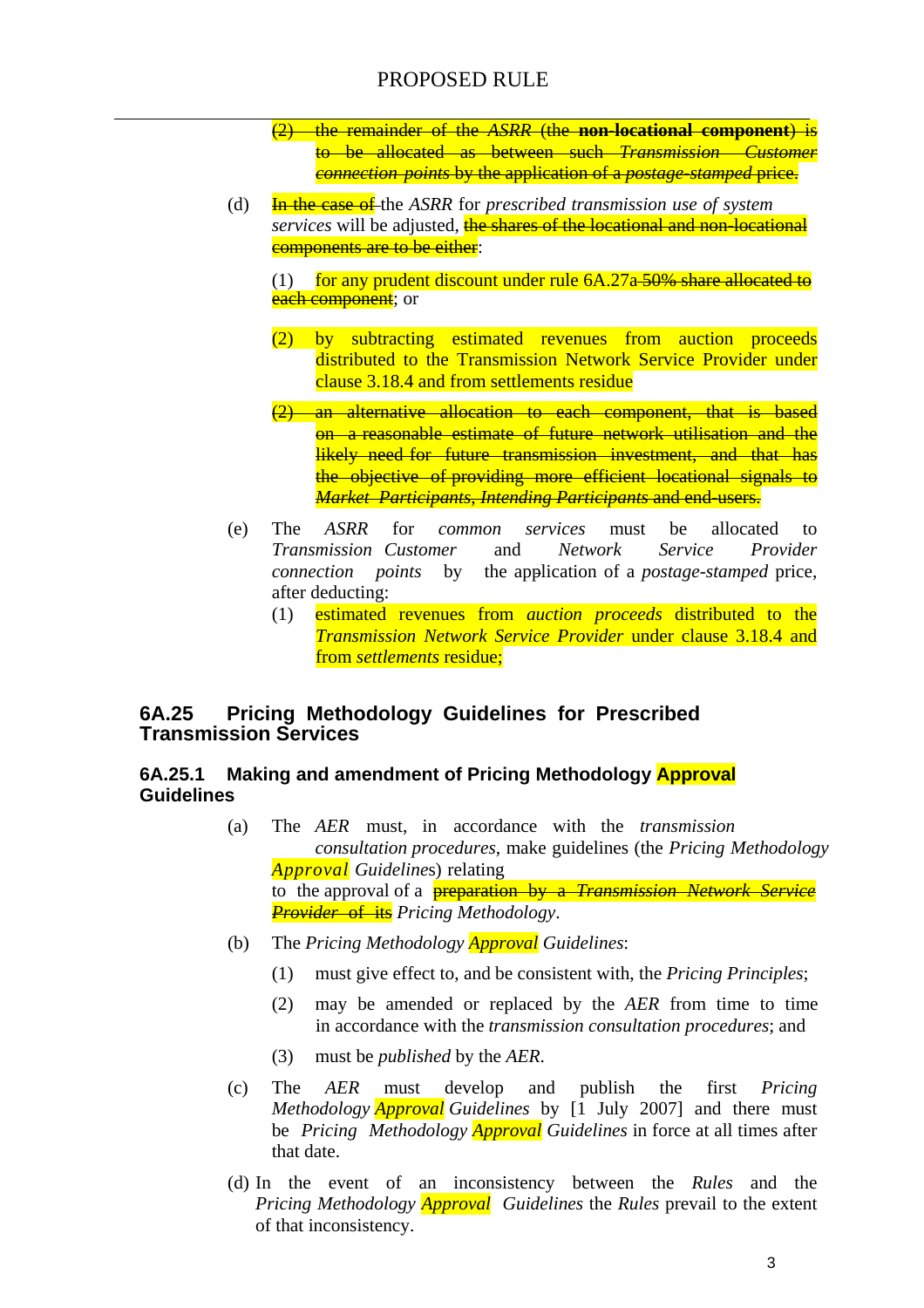### **6A.25.2 Contents of Pricing Methodology Approval Guidelines**

The *Pricing Methodology Approval Guidelines* may specify or clarify:

(a) the form which a **TNSP must** proposed a *pricing methodology* is to take;

(e) the operation and application of **previously approved pricing** methodologies including the *CRNP methodology* and *modified CRNP methodology* as described in schedule 6A.4 (which will be deemed to be already approved methodologies); and

## **6A.26.2 Submission of proposed methodology and information**

- (b) A proposed *pricing methodology* must:
	- (1) give effect to and be consistent with the *Pricing Principles*; and
	- (2)  $\frac{1}{2}$  comply with the be consistent with the requirements of, and contain or be accompanied by such information as is required by, the *Pricing Methodology Approval Guidelines*  made for that purpose under rule 6A.25.

## **6A.26.5 Consultation**

- (a) Except to the extent that the *Pricing Methodology Approval Guidelines*  provide it will not be publicly disclosed (and, in that case, the relevant *Transmission Network Service Provider* has not otherwise consented), the *AER* must *publish*:
	- (1) the proposed *pricing methodology*; and
	- (2) the accompanying information,

submitted or resubmitted to it by the provider under this rule 6A.26.

- (b) The *AER* must publish the documents referred to in paragraph (a) as soon as practicable after the *AER* determines that the proposed *pricing methodology* and accompanying information comply with the requirements of clause  $6A.26.2(b)$ ,  $together with an invitation for$ written submissions.
- (c) Any person may make a written submission to the *AER* on the proposed *pricing methodology* within the time specified in the invitation referred to in paragraph (b), which must be not be earlier than 30 *business days* after the invitation for submissions is *published* under that **paragraph.**

#### **6A.26.8 Submission of revised methodology**

- (b) A revised proposed *pricing methodology* must:
	- (1) give effect to and be consistent with the *Pricing Principles*;
	- (2) comply with the requirements of, and must contain or be accompanied by such information as is required by, the *Pricing Methodology Approval Guidelines*.

#### **6A.26.12 Circumstances in which pricing methodology must be**